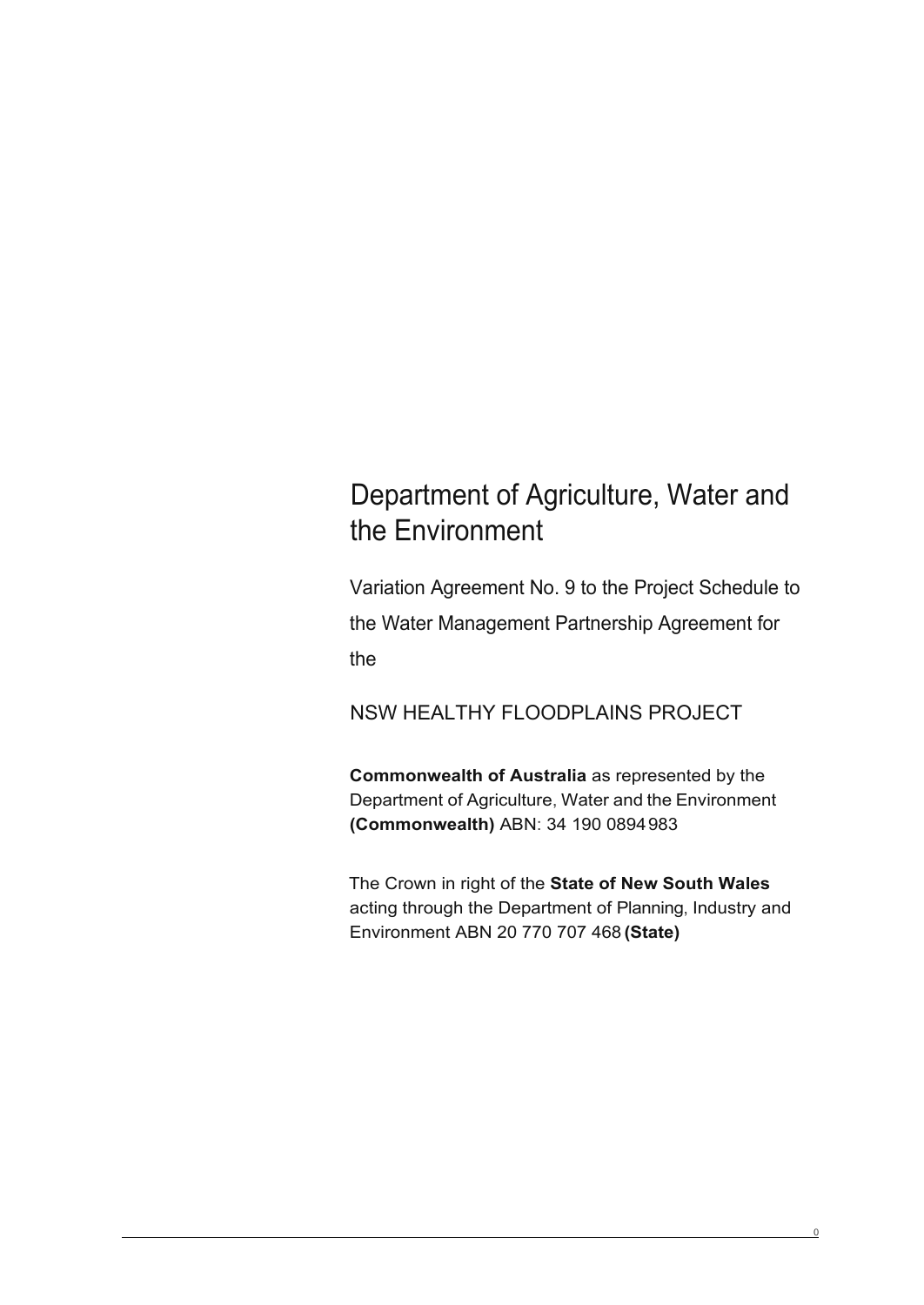# **Details**

## **Parties**

| The Commonwealth of Australia as represented by the Department of<br>Agriculture, Water and the Environment                                                                             |
|-----------------------------------------------------------------------------------------------------------------------------------------------------------------------------------------|
| 34 190 0894 983                                                                                                                                                                         |
| <b>Commonwealth</b><br>The Director, Healthy Rivers - Northern<br>Section<br>GPO Box 858, Canberra City, ACT, 2601<br>18 Marcus Clarke Street, Canberra City,<br>ACT, 2601              |
| The Crown in right of the State of New South Wales acting through the<br>Department of Planning, Industry and Environment                                                               |
| 20 770 707 468                                                                                                                                                                          |
| <b>State</b><br>Director, Healthy Floodplains Project NSW Department<br>of Planning, Industry and Environment, Division of Water<br>Level 2, 6 Stewart Avenue, Newcastle West, NSW 2302 |
|                                                                                                                                                                                         |

(collectively 'the parties')

## **Background**

- **A** On 11 January 2010, the Commonwealth (as then represented by the Department of the Environment) and the State (then known as NSW Office of Water), entered into a Water Management Partnership Agreement (the **Original Agreement).**
- **B** In accordance with the requirements of the Original Agreement, the parties have executed and subsequently incorporated into the Original Agreement, a total of four project schedules in respect of various priority projects, including the Project Schedule signed on 4 June 2012 (the **Project Schedule)** for the Healthy Floodplains Project (the **Priority Project).**
- **C** The parties varied the Project Schedule to the Original Agreement in accordance with clause 16 of the Original Agreement as follows. On:
	- (i) **13 June 2013 (Variation One)** to include an additional project output. This did not change the budget or timeframes for overall project delivery;
	- (ii) **12 June 2014 (Variation Two)** to adjust Milestone Schedule dates and payments to better reflect project progress and update references to the Building Code 2013 and the Australian Government Building and Construction OHS Accreditation Scheme;
	- (iii) **29 April 2015 (Variation Three)** to realign project tasks and due date for completion of Milestone 6; and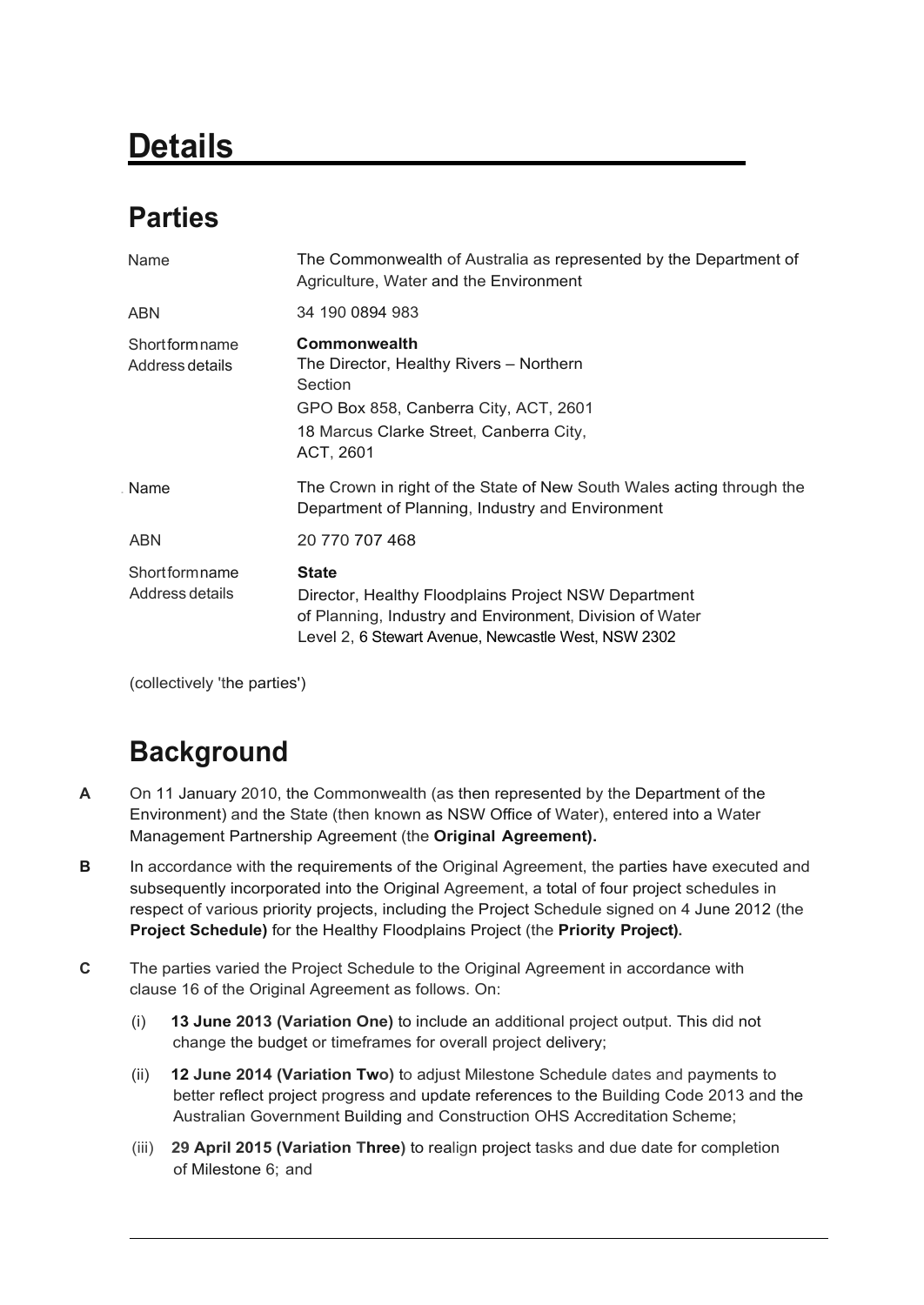- (iv) **5 January 2017 (Variation Four)** to extend the project completion date and adjust milestones to suit scope of works and better match outcomes;
- (v) **21 May 2018 (Variation Five)** to extend the project completion date and reassign project funds and milestones between project components;
- (vi) **4 April 2019 (Variation Six)** to extend the Stage 1 completion date to 15 December 2019 and reassign project funds and milestones between project stages;
- (vii) **29 May 2020 (Variation Seven)** to increase project funding for Stage 1 extend the completion date to 30 June 2021; and reassign project funds and milestones between project components; and
- (viii) **22 June 2021 (Variation Eight)** to extend Stage 1 completion date to 31 December 2021. Amend timeframes for deliverables and milestone payment amounts, reassign project funds across existing project activities and amend final reporting requirements to enable reallocation of unspent funds between stages of the Priority Project (if required).

Together, the Original Agreement, the Project Schedule as varied by the eight previous variations, this ninth variation and any other project schedules incorporated and as varied in accordance with the requirements of the Original Agreement, form the **'Agreement'** for the purposes of this Variation.

- **D** Following the Administrative Arrangements Order dated 1 February 2020, the Department of Agriculture, Water and the Environment (Department) has had responsibility for administering the Agreement on behalf of the Commonwealth.
- **E** The Commonwealth, as represented by the Department and the State have agreed to vary the terms of the Project Schedule in accordance with this Variation so as to:
	- (i) adjust timeframes for deliverables and milestone payment amounts for Stage 1;
	- (ii) extend completion date for Stage 1 to 31 December 2022;
	- (iii) include delivery of the compliance activities outlined in the 'Accelerated Compliance program for unapproved flood works' business case to Stage 2 of the project; to be known as Stage 2A – Improving Floodplain Connections;
	- (iv) reallocate \$10,196,336 from 'Future Projects' budget line to Stage 2A across milestone deliverables;
	- (v) administrative changes including the Department's contact details; and
	- (vi) extend the Stage 2 completion date (specifically Stage 2A) of the Project to 30 June 2024.
- **F** The parties acknowledge that this Variation satisfies all requirements in clause 16 of the Original Agreement for a valid variation.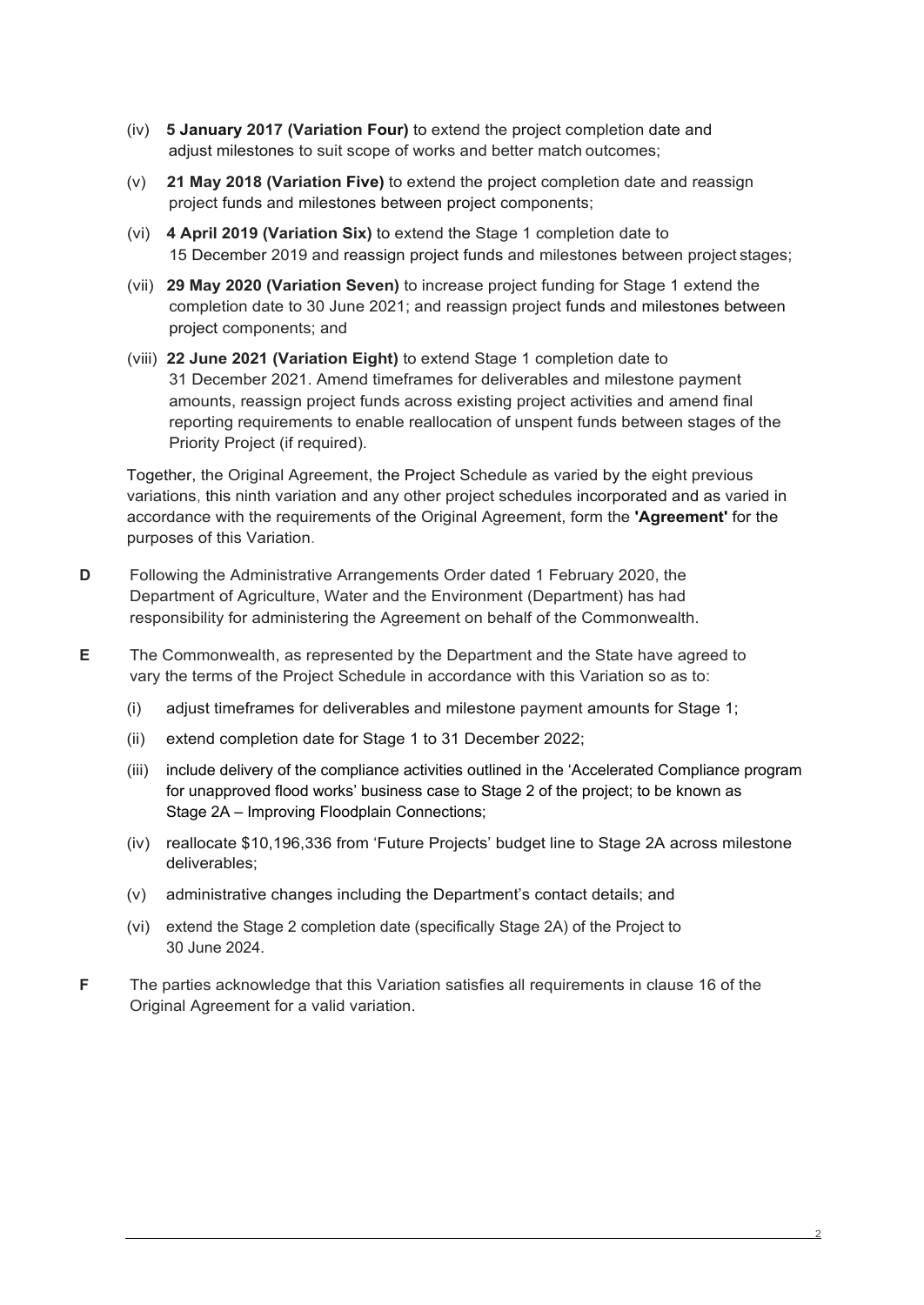# **Agreedterms**

## 1. Defined terms and interpretation

In this Variation Agreement, unless the contrary intention appears:

- (a) a word or expression defined or referred to in the Agreement has the meaning given to it in theAgreement;
- (b) clause 18.5 of the Agreement applies to this Variation as though all references in that clause to the "Agreement" were instead references to this "Variation";
- (c) **Agreement** means the Agreement described in paragraph C of theBackground;
- (d) **Effective Date** means the date on which this Variation is signed by both parties, and if signed on different dates, the latter of those dates;
- (e) **ProjectSchedule** means theProjectScheduletotheAgreement forthePriority Project described in paragraphs Band C of the Background; and
- (f) **Variation** means this Variation Agreement, including all schedules and attachments to it.

## 2. Variation to Agreement

With effect from the date of this deed, the Agreement is varied by:

Replacing the "Project Schedule to the Water Management Partnership Agreement for the NSW Healthy Floodplains Project", Eighth Variation, dated 22 June 2021, with the Project Schedule as set out in **Attachment A** to this deed.

## 3. Effect ofVariation

A clean version of the Project Schedule incorporating all variations from clause 2 of this Variation is at **Attachment A** of this Variation. The Parties agree that **Attachment A** of this Variation will be relied on as the complete and current version of the Project **Schedule** 

## 4. Affirmation of Agreement

- (a) Subject only to the amendments contained in this Variation, the parties confirm all other provisions of the Project Schedule and the Agreement.
- (b) The Agreement, as varied by this Variation, comprises the entire agreement between the parties.
- (c) The parties acknowledge and agree that the Agreement as varied by this Variation is and continues to be in full force and effect.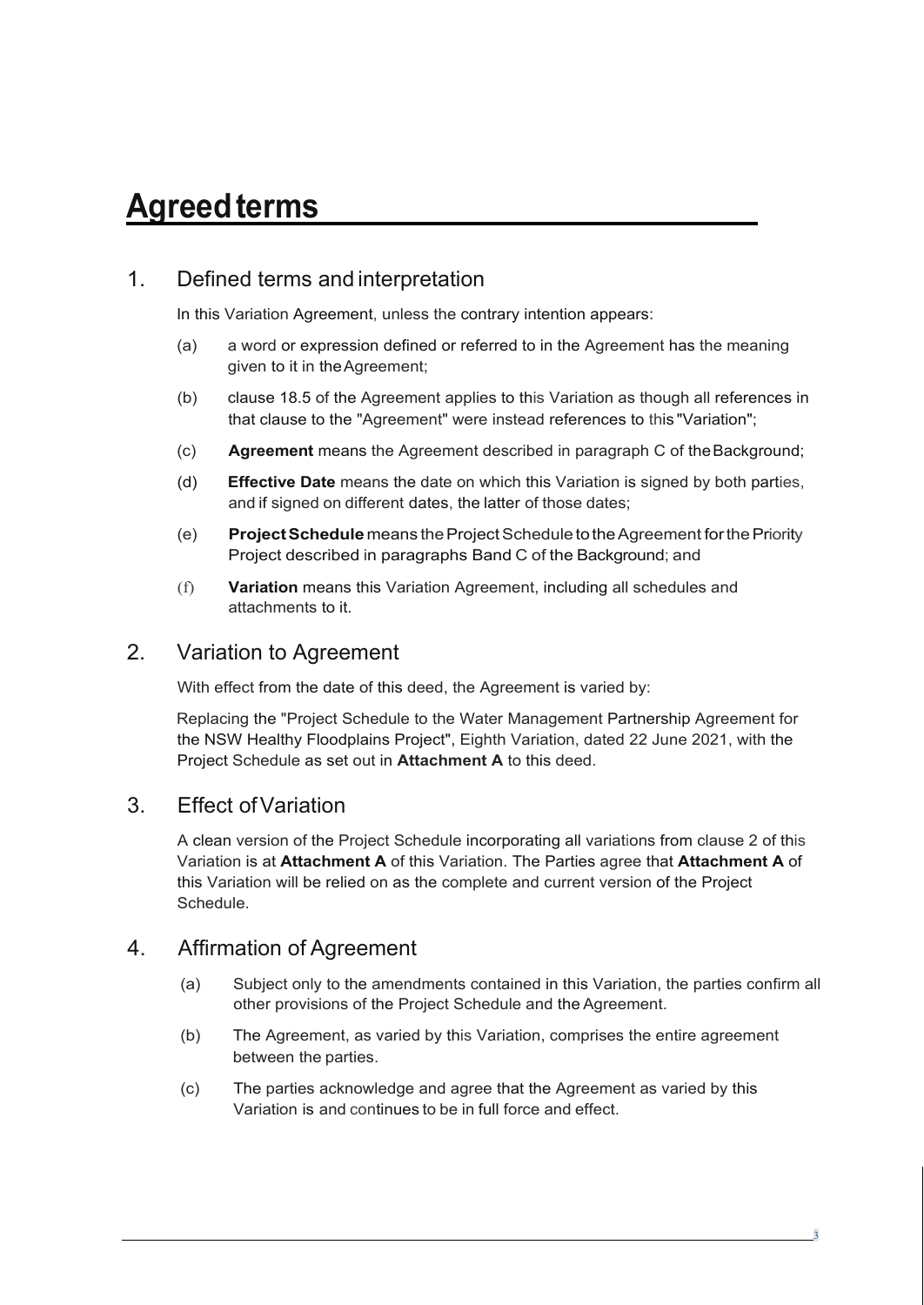## **5. Payment Acknowledgement**

The parties acknowledge that the following amount(s) has previously been paid to the State in accordance with the Agreement

- (a) Gross amount of \$41,045,920 (GST exclusive), representing Stage 1 \$39,340,000 and Stage 2 \$1,705,920; and
- (b) Net amount \$40,114,576 (Gross Income \$41,045,920 less Interest recovery of \$931,344).

## **6. Costs and GST**

- (a) Each party must meet or pay its own costs and expenses (including legal costs) in respect of the preparation, negotiation, execution and completion of this Variation.
- (b) If GST is payable on any supply made under or in connection with this Variation, the recipient of the supply must pay to the supplier an additional amount equal to the GST payable on the supply provided that the supplier has given the recipient a tax invoice for the supply.
- (c) The State must pay any stamp duties and registration or other fees (including fines, penalties and interest relating to such duties and fees) which are payable or are assessed by a relevant government body or other person to be payable in relation to this document or any transaction contemplated by it.

## **7. Counterparts**

This Variation may be executed in counterparts. All executed counterparts constitute one document.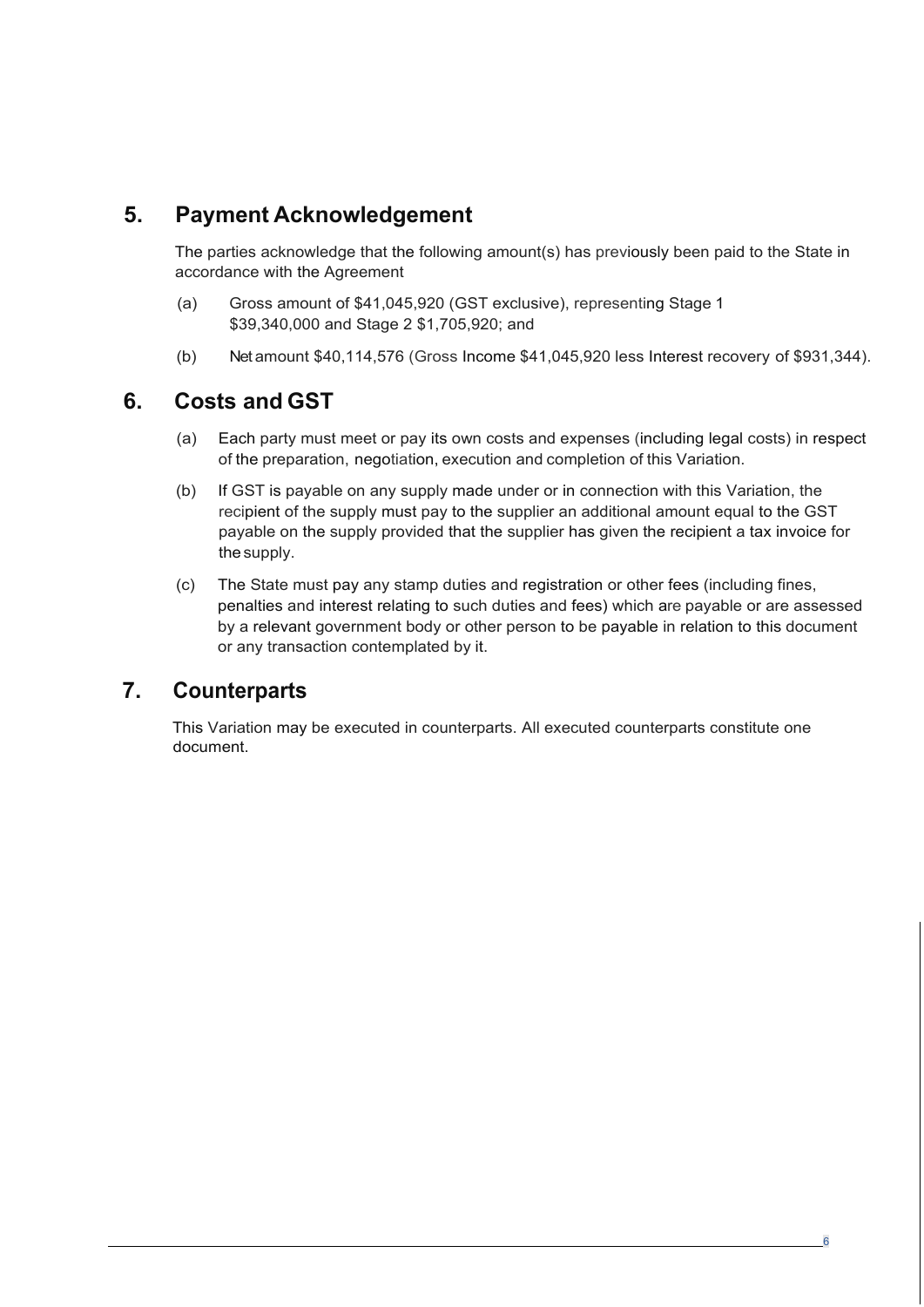# Signing page

**Signed** for and on behalf of the **Commonwealth of Australia** as represented by the **Department of Agriculture, Water and the Environment** by its duly authorised delegate In the presence of:

| Signature of delegate                                                                                                                                                                          | Signature of Witness    |
|------------------------------------------------------------------------------------------------------------------------------------------------------------------------------------------------|-------------------------|
|                                                                                                                                                                                                |                         |
| Name of delegate (print)                                                                                                                                                                       | Name of Witness (print) |
| Position of delegate (print)                                                                                                                                                                   | Date                    |
| Signed for and on behalf of the Crown in<br>right of the State of New South Wales<br>acting through the Department of Planning,<br>Industry and Environment by its duly<br>authorised delegate | In the presence of:     |
| Signature of delegate                                                                                                                                                                          | Signature of Witness    |
| Name of delegate (print)                                                                                                                                                                       | Name of Witness (Print) |
| Position of delegate (Print)                                                                                                                                                                   | Date                    |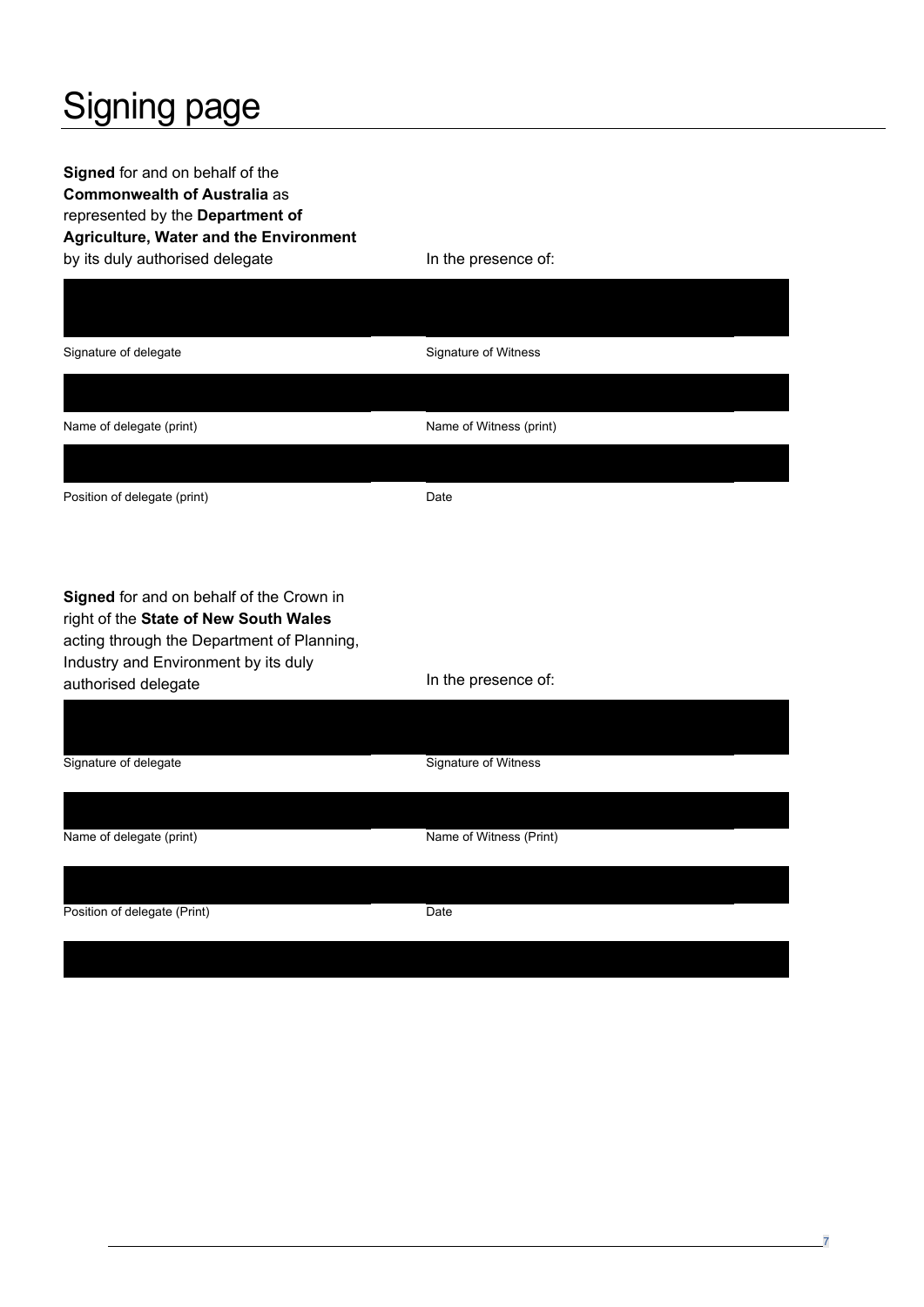#### **Attachment A**

## **PROJECT SCHEDULE**

**COMMONWEALTH OF AUSTRALIA** REPRESENTED BY THE DEPARTMENT OF AGRICULTURE, WATER AND THE ENVIRONMENT

NEW SOUTH WALES STATE PRIORITY PROJECT **NSW HEALTHY FLOODPLAINS PROJECT**

PROJECT SCHEDULE 4 TO THE WATER MANAGEMENT PARTNERSHIP AGREEMENT BETWEEN THE COMMONWEALTH AND NEW SOUTH WALES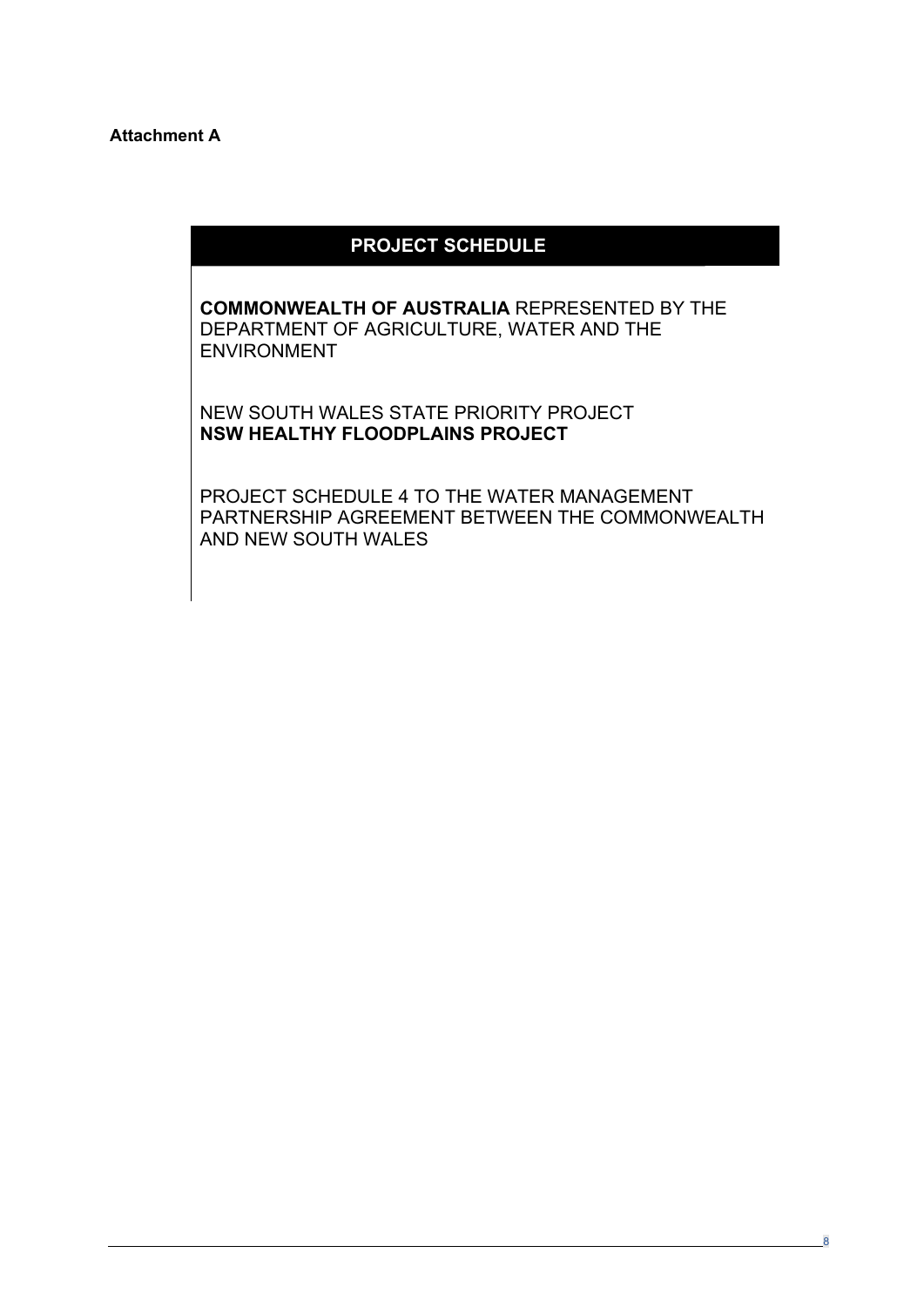## **A. Terminology used in this Project Schedule**

- A.1.1. Except where indicated in Item A.1.2, capitalised terms in this Project Schedule have the same meaning as in clause 18.4 of the *Water Management Partnership Agreement* between the Commonwealth and New South Wales dated 11 January 2010 (the **Agreement**).
- A.1.2. For the purpose of this Project Schedule only, the terms specified in this item have the following meaning:
	- a. Activity: means an activity that the State is required to undertake, or ensure is undertaken, to complete the Priority Project and includes anything that is reasonably incidental to the completion of that activity.
	- b. Basin Plan: means the plan of that name adopted under the Water Act.
	- c. Business Case Information Requirements: means the criteria set out in Schedule E of the IGA.
	- d. Department: means the Department of Agriculture, Water and the Environment (ABN 34 190 0894 983) or other department or agency that represents the Commonwealth and has from time to time responsibility for this Agreement and includes its Personnel and successors.
	- e. Flood Control Works: means structures including earthworks, embankments and levees developed for flood control purposes that are changing flow patterns or blocking flows from reaching wetlands.
	- f. Floodplain Harvesting Measurement Policy: means a robust, practical and effective measurement and compliance framework that enables better accounting and equitable sharing of limited water resources. Regulation of floodplain harvesting in accordance with the Floodplain Harvesting Measurement Policy will be the responsibility of the Natural Resources Access Regulator with WaterNSW responsible for the accounting and billing associated with floodplain harvesting. The Floodplain Harvesting Measurement Policy was originally prepared as a Monitoring and Auditing Strategy.
	- g. Floodplain Harvesting Works: means infrastructure that facilitates the collection, extraction or impoundment of water.
	- h. Floodplain Management Plan (FMP): means a plan of that name adopted or made under the *Water Act 1912* or the *Water Management Act 2000*.
	- i. Hotspot Audit: means the audit of areas and Flood Control Works or Floodplain Harvesting Works requiring further investigation during Stage 2 of this Priority Project.
	- j. Interest: means interest accrued pursuant to clause 6.1.9 of the Agreement.
	- k. Murray-Darling Basin Authority (MDBA): means the organisation of that name established under the *Water Act 2007* (Cth).
	- l. DPIE Water: means the NSW Department of Planning, Industry and Environment, Water, which is a Division of the NSW Department of Planning, Industry and Environment (ABN 20 770 707 468) representing the Crown in

9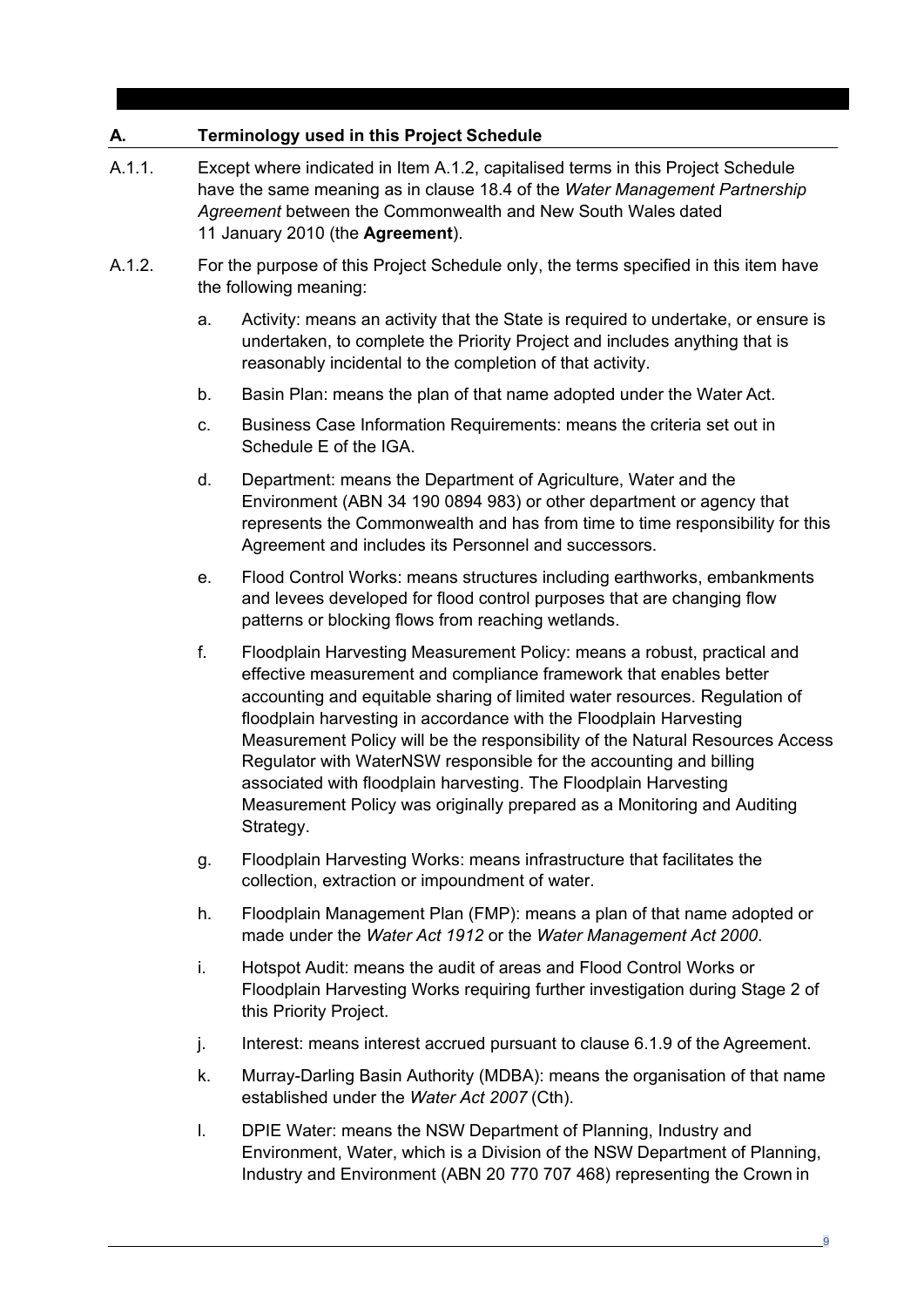right of the State of New South Wales, and includes its Personnel and successors.

- m. Progress Report: means a report received at the intervals specified in the Milestone in Item C.1.2 and C.1.3 as specified in Item I.2;
- n. Priority Project: means a project being funded and/or implemented under the Water Management Partnership Agreement between the Commonwealth and New South Wales.
- o. Project Governance Group: means a group comprising representatives from the Department and the State who will overview the implementation and progress of this Priority Project.
- p. Review: means the review conducted by the Review Panel in accordance with Item [B.3.1.a.11.](#page-10-0)
- q. Review Panel: means the Panel supporting the review of Stage 1 of the Priority Project to provide recommendations to the State and the Commonwealth on whether or not to proceed with Stage 2, as outlined in Item [B.3.1.a.11.](#page-10-0)
- r. Stage 1: means the first phase of the Priority Project to be undertaken by the State as described in Items B.3.1, C.1.1 and C.1.2.
- s. Stage 2: means the second phase of the Priority Project that will proceed as varied in this agreement and agreed by NSW and the Commonwealth, will be undertaken by the State as described in Items B.3.1, C.1.3 and C.1.5.
- t. Start-up Amount: means the \$987,744 (GST exclusive) of funding that was provided by the Commonwealth to the State under the funding deed of 28 April 2009, for the State to develop the business case for this Priority Project. The Start-up Amount does not, however, form part of the Funding governed by this Project Schedule.
- u. State: means the Crown in right of the State of New South Wales acting through the Division of Water as an office of the Department of Planning, Industry and Environment (ABN 20 770 707 468) located at 6 Stewart Avenue, Newcastle West, NSW 2302, and includes its Personnel and successors.
- v. Sustainable Diversion Limit Offset: means an increase in the applicable sustainable diversion limit, as formally accredited by the MDBA, achieved by the use of more water efficient works and measures and which reduces the amount of water required to meet environmental needs.

### **B. Priority Project**

## **1.1. Summary and duration of the Priority Project**

- B.1.1. Both Parties acknowledge that the Commonwealth has previously provided the Start-up Amount to develop the business case for this Priority Project.
- B.1.2. The Commonwealth has agreed to provide up to \$45,010,000 (GST exclusive) for Stage 1 of this Priority Project. This Priority Project also includes the conduct of a Review as set out in Item B.3.1.a.11.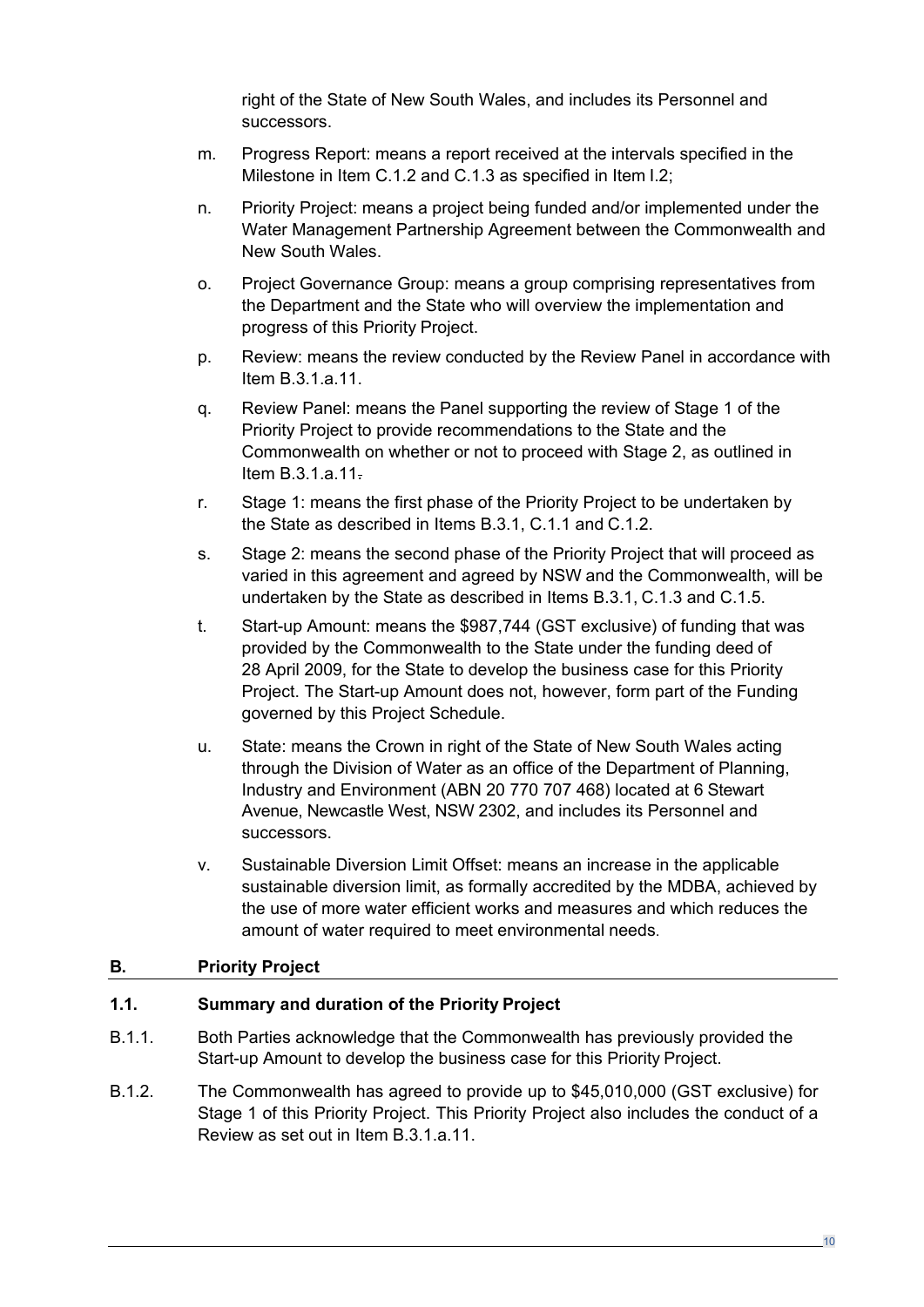- B.1.3. The Commonwealth has agreed to provide up to \$11,902,256 (GST exclusive) for Stage 2 of this Priority Project. This variation commits \$10,196,336 of unallocated project funds to the agreed compliance program activities; to be known as Stage 2A – Improving Floodplain Connections.
- B.1.4. This Priority Project will commence on the date this Schedule is signed and must be completed by 30 June 2024.

## **2.2. Aim of Project Activities**

- B.2.1. The purpose of the Priority Project is to licence and control floodplain extractions and improve watering of key environmental assets across New South Wales. The Priority Project will increase the volume of flow to wetlands on floodplains through controls on water capture and through development and implementation of floodplain management plans.
- B.2.2. The Priority Project will be implemented across the five northern valleys in that part of the Murray-Darling Basin which is within NSW (Gwydir, Border Rivers, Namoi (Upper and Lower), Macquarie and Barwon-Darling). As the Namoi valley is considered in Upper and Lower catchments, the Milestones will refer to a total of six catchments when describing the Valley Wide Floodplain Management Plans.
- B.2.3. This Priority Project will assist the State to meet its commitments to the IGA and meet its Reform Requirements.
- B.2.4. The outcomes of this Priority Project comprise:
	- a. Improved understanding of the relationship between floodplain flows, extractions and wetland health in order to improve floodplain water management;
	- b. Improved accuracy of NSW's water accounting such that compliance with long term draft extraction limits, under NSW's water sharing plans and future sustainable diversion limits (**SDLs**), under the Basin Plan can be determined with more certainty; and
	- c. Ensure that environmental water entitlements held by environmental water managers can be used to support flood-dependent ecosystems, generally in accordance with clause 78 and 79 of the National Water Initiative.

## **3.3. Priority Project Requirements**

- <span id="page-9-1"></span><span id="page-9-0"></span>B.3.1. The State agrees that:
	- a. The Priority Project will proceed in stages. During Stage 1 the State must:
		- 1. develop and implement a communication strategy for the Priority Project;
		- 2. develop a database to identify Floodplain Harvesting Works, Flood Control Works and associated extractions and environmental assets at a valley scale to provide baseline information for Floodplain Management Plans;
		- 3. engage a consultant to determine the preferred method of measuring floodplain harvesting extractions;
		- 4. prepare valley-wide Floodplain Management Plans to map and improve floodplain connectivity for the unimpeded passage of floodwater to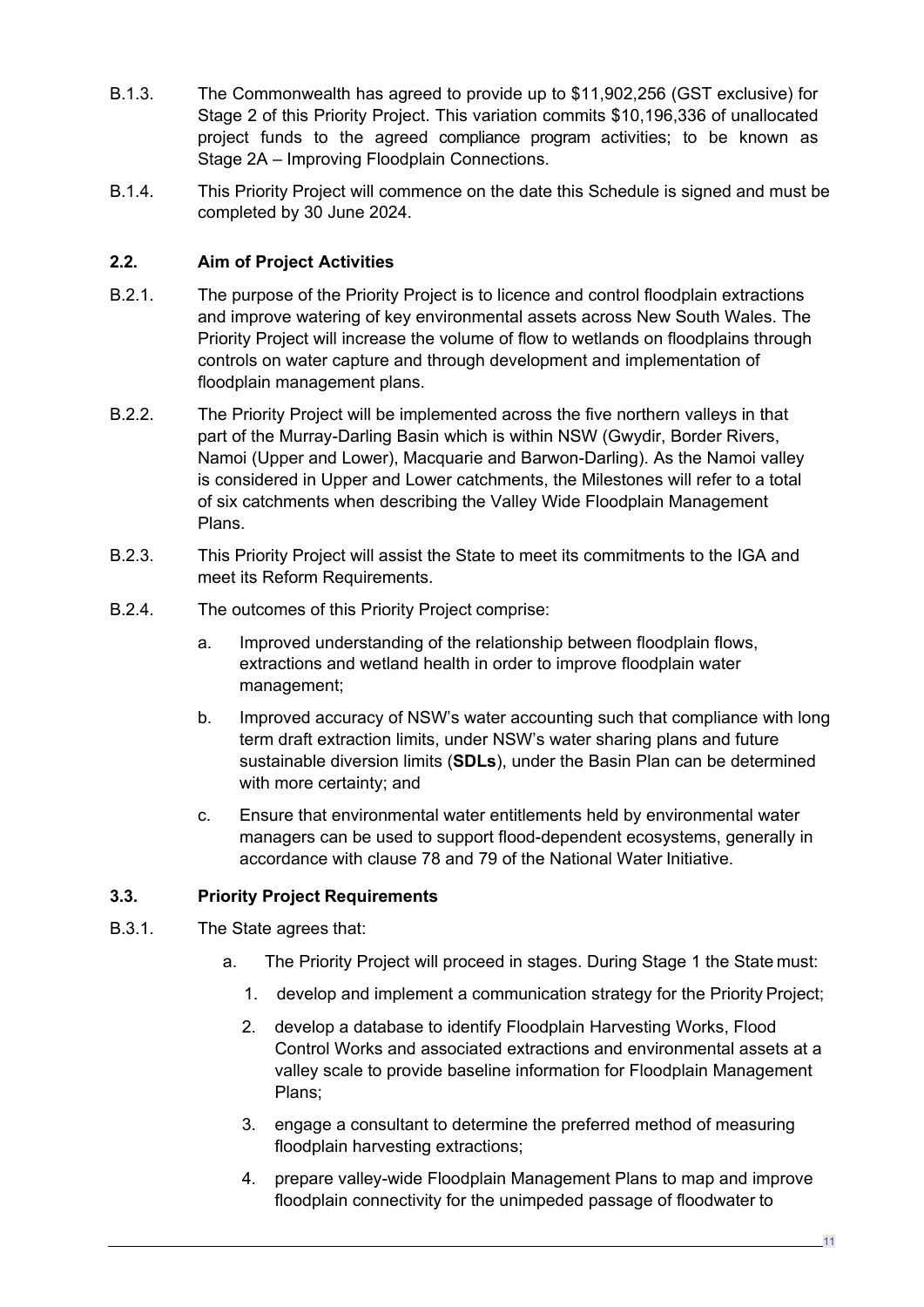environmental assets and identify areas where floodplain structures can be retained and constructed for agricultural purposes and flood protection;

- 5. determine volumetric entitlements for floodplain harvesting within the relevant NSW water sharing plan extraction limits. This will involve setting the specific floodplain harvesting limit for each valley and individual floodplain harvesting licence entitlements;
- 6. determine the impacts of historical floodplain harvesting activity on the existing cap under Schedule E of the MDBA, the Water Plan's long-term extraction limits, and on the sustainable diversion limits under the Basin Plan;
- 7. complete environmental assessments of all eligible works under the finalised New South Wales Floodplain Harvesting Policy consistent with the requirements of all applicable legislation, including the hydraulic and environmental assessment criteria used in the Floodplain Management Plans, and issue work approvals and water access licences as appropriate. This process may result in works being modified or removed where they do not meet the criteria for approval;
- 8. integrate water access licences into the Water Licensing System and update the licensing procedures;
- 9. implement an appropriate monitoring strategy that meets the objectives of the National Water Initiative, Murray Darling Basin Authority's Basin Plan and *Water Management Act 2000*. Measurement requirements will be included in the licence conditions;
- 10. complete an analysis of the potential reductions in floodplain diversions for each applicable catchment that may lead to Sustainable Diversion Limit Offsets, to be included in milestone S1-9.4 of this Priority Project;
- <span id="page-10-0"></span>11. convene a Review Panel to consider the Priority Project's progress and assist the State and the Commonwealth to consider whether Stage 2 should proceed. The Review will be conducted as follows:
	- i. the Review Panel will be chaired by the State and consist of two State members (including the Chair), two Commonwealth members and an independent expert appointed by the State; any costs arising from the independent expert are to be met from the Funding;
	- ii. the Review will take into account progress and results of the activities covered by Items B.3.1.a, consider the State's proposals for Stage 2, and provide a Report containing recommendations to the Commonwealth on the proposed scope and amount of Commonwealth Funding for any Stage 2 of the Priority Project (noting that the maximum Funding for Stage 2 is \$11,902,256 (GST exclusive);
	- iii. the State will, at the direction of the Review Panel, undertake investigations, analysis and activities that have been agreed by the consensus of the Review Panel, as essential for its assessment of the need for Stage 2; and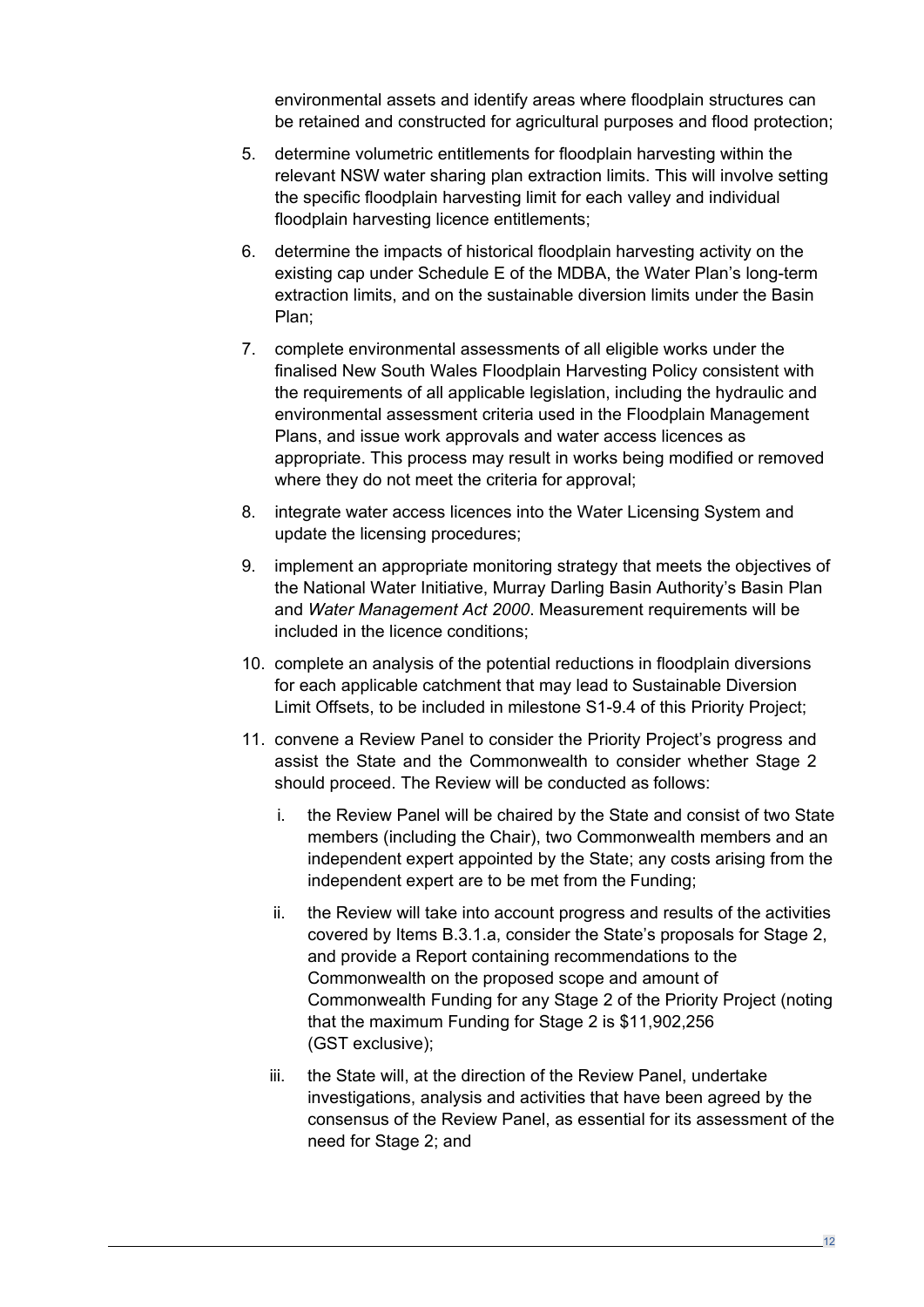- iv. Stage 2 can proceed in accordance with, and to the extent of, the Parties' agreement as described in this ninth Variation to the milestone schedule.
- b. During Stage 2 the State must:
	- 1. develop a communication strategy associated with the Hotspot Audit, including compliance activities;
	- 2. undertake the Hotspot Audit to identify structures which should be considered for remedial action to improve floodplain connectivity;
	- 3. develop a Floodplain Harvesting Measurement Policy; and
	- 4. following agreement from the Commonwealth, develop a business case based on the outcomes of the Hotspot Audit. The business case will include a breakdown of proposed activities, costings and timing.
- c. During Stage 2A the State must:
	- 1. develop a program plan and a communication and engagement plan;
	- 2. develop a monitoring evaluation reporting and improvement framework that evaluates progress of works completed beyond the end date of the Priority project in 2024;
	- 3. undertake compliance assessments to determine appropriate remediation requirements for each of the 110-priority unapproved flood work structures, identified from the Hotspot Audit; and
	- 4. complete pre-construction activities for all of these 110 structures.
- B.3.2. The State agrees that it:
	- a. is responsible for ensuring the proper and efficient conduct of this Priority Project, in accordance with this Project Schedule;
	- b. will ensure that the Project Governance Group meets on a regular basis and that where possible will circulate all relevant meeting documentation to all members at least five working days in advance;
	- c. will ensure there is appropriate monitoring, auditing and reporting of expenditure against the Project Cost, to enable the Commonwealth to be suitably informed on the progress and outcomes of this Priority Project;
	- d. will provide ongoing annual reporting to the satisfaction of the Commonwealth on the progress and outcomes of this Priority Project until the completion of compliance assessments and remediation strategies have completed for each of the 110 priority unapproved flood works structures that were identified from the Hotspot Audit;
	- e. will comply, and ensure its subcontractors comply, with all requirements of the *Work Health and Safety Act 2011*;
	- f. will ensure the requirements of the WHS Accreditation Scheme under section 43 of the *Building and Construction Industry (Improving Productivity) Act 2016*, and the Office of the Federal Safety Commissioner are met.
- B.3.3. In this clause B.3.3.:

'**ABCC'** means the Australian Building and Construction Commission referred to in subsection 29(2) of the Act;

'**Act'** means the *Building and Construction Industry (Improving Productivity)*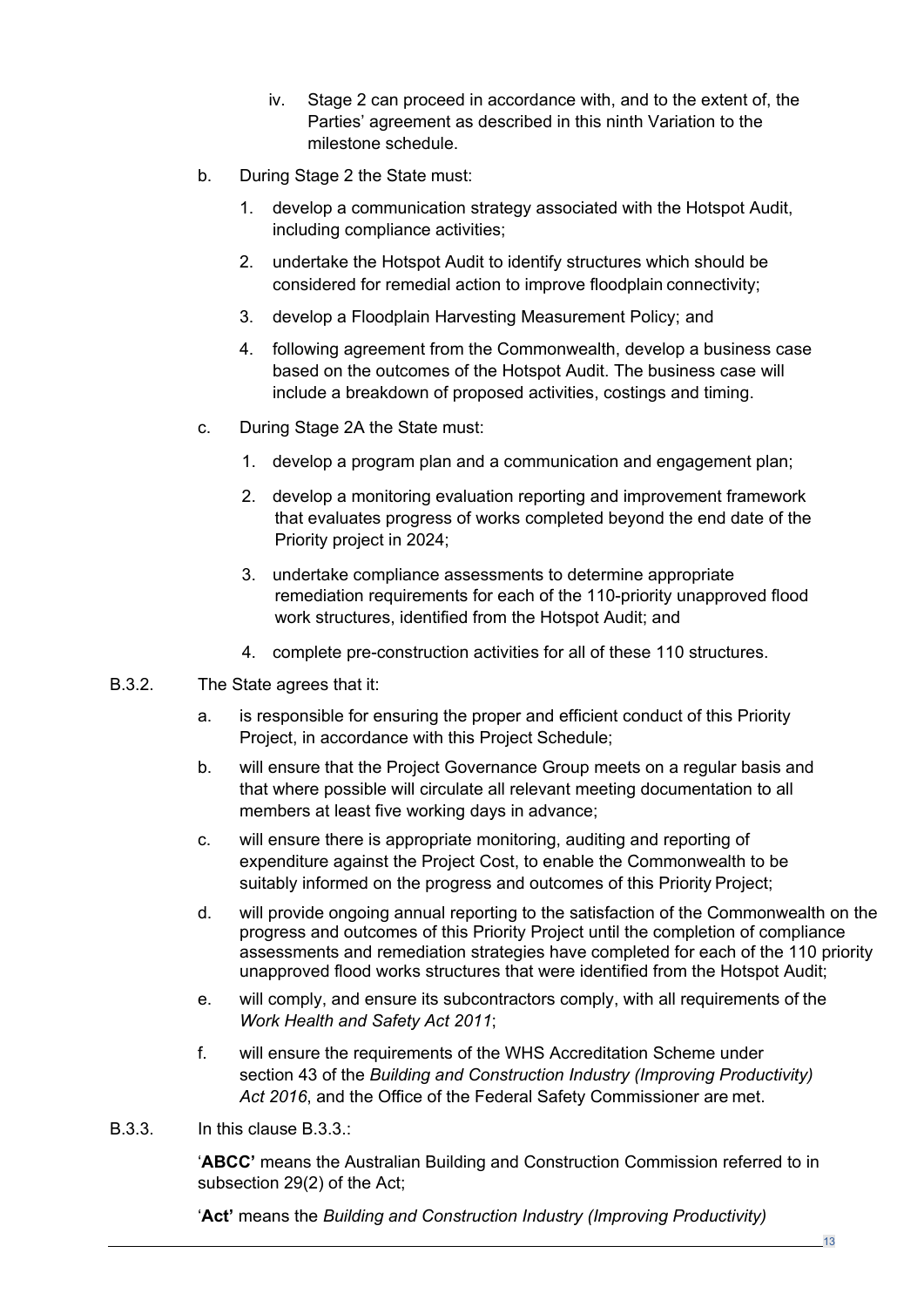*Act 2016*;

'**Building Code 2013**' means the *Building Code 2013* which is available through the following webpage http://www.employment.gov.au/building-code;

'**Building Code 2016**' means the *Code for the Tendering and Performance of Building Work 2016*, which is available through the following webpage http://www.employment.gov.au/building-code;

**'Commonwealth funded building work'** means work which falls within the scope of the relevant building code legislation;

Where the Funding relates to Commonwealth funded building work for which an expression of interest or tender (however described) was submitted before 2 December 2016, the Building Code 2013 will apply; and

- a. the State must ensure that any head contractors who submitted a bid for the work before 2 December 2016:
	- 1. are provided with the ABCC Information Statement available at https://www.abcc.gov.au/building-code/building-coderesources/contractor-resources; and
	- 2. are provided with the *Model Clauses Type C (Model Clauses for Code Covered Entities when engaging Subcontractors on Head Contractor Building Code 2013 Projects)* available from https://www.abcc.gov.au/building-code/building-coderesources/contractor-resources for use if they further subcontract the building work; and
	- 3. are otherwise made aware of any other relevant transitionary guidance made available by the ABCC.
- b. Where the Funding relates to Commonwealth funded building work for which an expression of interest or tender (however described) was submitted on or after 2 December 2016, the Building Code 2016 will apply, and the State must satisfy any relevant requirements set out in the model clause documentation in respect of the Building Code 2016.
- c. Notwithstanding this clause B.3.3., the State agrees to comply with the applicable building code legislation which may be in force from time to time and that this clause B.3.3. may be updated to accommodate any changes to the relevant building code legislation.
- B.3.4. The State agrees that it:
	- a. will carry out the Activity in accordance with all applicable laws (including, but not limited to, all required State and Commonwealth planning, environmental, development, building, occupational health and safety and regulatory approvals and all applicable Australian standards);
	- b. will provide the Commonwealth with timely access to the State's records and personnel to enable the Commonwealth to conduct its own independent audit or review of any aspect of this Priority Project if requested; and
	- c. is responsible for meeting the Project Milestones specified in this Project Schedule.
- B.3.5. In undertaking this Priority Project, the State will comply with the requirements, where relevant, of the *Environment Protection and Biodiversity Conservation*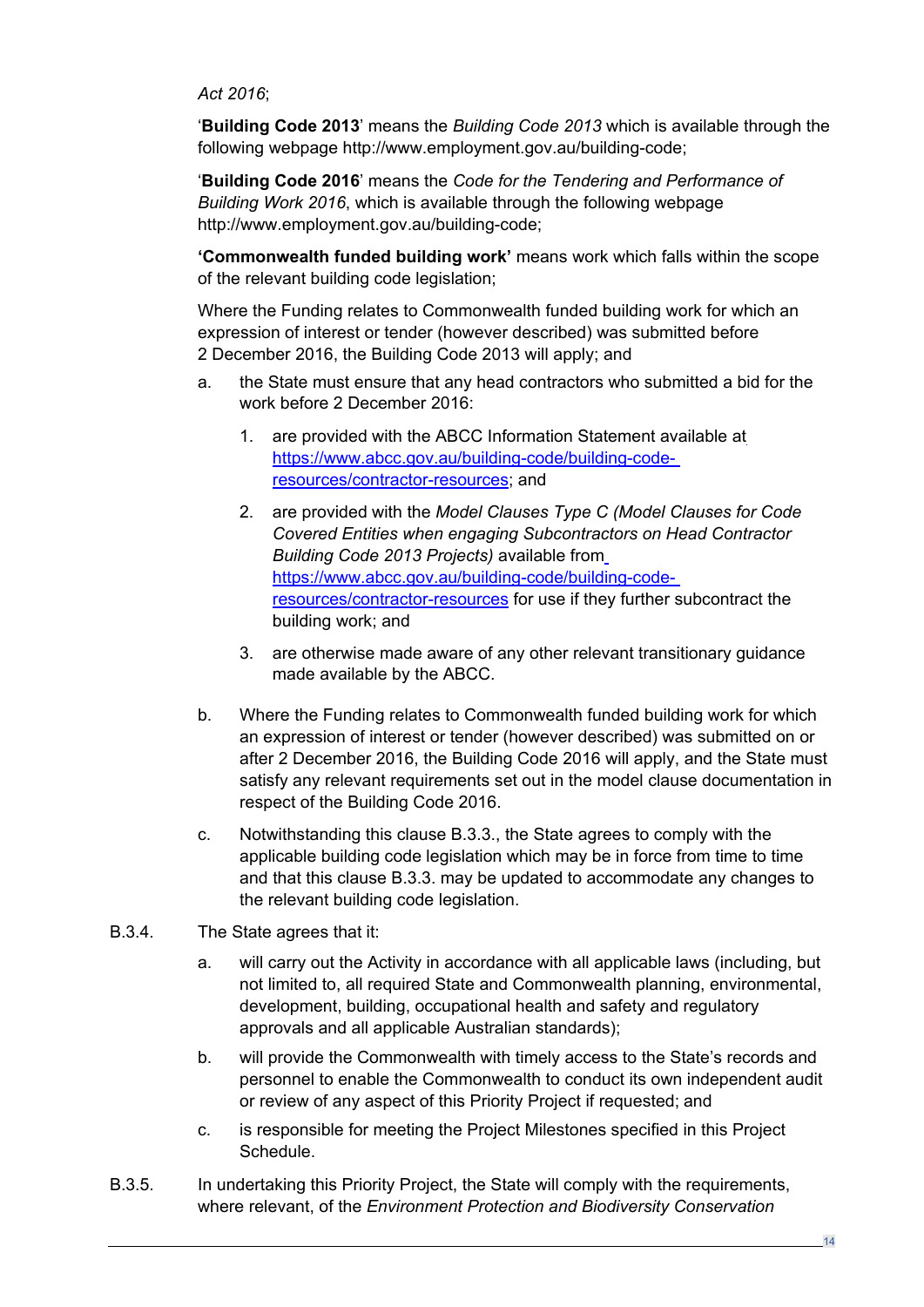*Act 1999*.

- B.3.6. The State acknowledges that the Department is not required to perform any aspect of this Priority Project, apart from its role in the Review Panel at clause [B.3.1](#page-9-0)[.a](#page-9-1)[.11](#page-10-0) and as a member of the Project Governance Group.
- B.3.7. In delivering the Priority Project, the State agrees to the following conditions of Funding:
	- a. Consistent with clause 14 of the Agreement, the State agrees that it will seek the agreement of the Department before the release of any publicity material by the State in relation to the Priority Project. The Department will provide its agreement on the release of such publicity material within 10 Business Days, excluding any which require approval by the Commonwealth Minister;
	- b. The State is responsible for ensuring that the Funding is spent for the purposes of the Priority Project in accordance with:
		- 1. the Project Budget; and
		- 2. this Project Schedule;
	- c. Commonwealth Funding provided under this Priority Project can be spent on legal advice regarding the implementation of this Priority Project but must not be spent on legal advice:
		- 1. regarding the development of the Project Schedule;
		- 2. for any dispute or action against or involving the Commonwealth except where that dispute or action involves the Commonwealth, the State and a third party to the extent that the Department, at its sole discretion, gives its prior written consent to the State using the Funds for that purpose; or
		- 3. in relation to any dispute or action against or involving the State except to the extent that the Department, at its sole discretion, gives its prior written consent to the State using the Funds for that purpose; and
	- d. The use of any interest that the State earns on the Commonwealth Funds will be consistent with clause 6.1.9 of the Agreement. The prior approval of the Commonwealth will be obtained for the use of any interest on the Priority Project.
- B.3.8. The State agrees to develop a detailed Priority Project budget, before Project Milestone 2 can be paid, which reflect contemporary and detailed costings for the Priority Project's implementation and capital costs.
- B.3.9. NSW must submit all of its 20 Water Resource Plans to the MDBA by 30 June 2020. Each Water Resource Plan must, at a minimum, contain all the required elements of such plans and be ready for assessment by the MDBA.
- B.3.10. In delivering agreed compliance plan activities under Stage 2A of the Priority Project, the State agrees to the development of a Program Plan which incorporates all of the following:
	- a. **Decision point gateways - including** an independent review being completed as part of 2A-2.2 prior to 30 October 2022 as to the ongoing viability of the Improving Floodplain Connections program and being submitted to the department for consideration. This review will identify whether the program remains viable and if so, will identify appropriate decision point gateways, their timing within the compliance program and suggested pass/fail criteria for each gateway, which will be incorporated into this Project Schedule via a variation in accordance with clause 16 of the Agreement.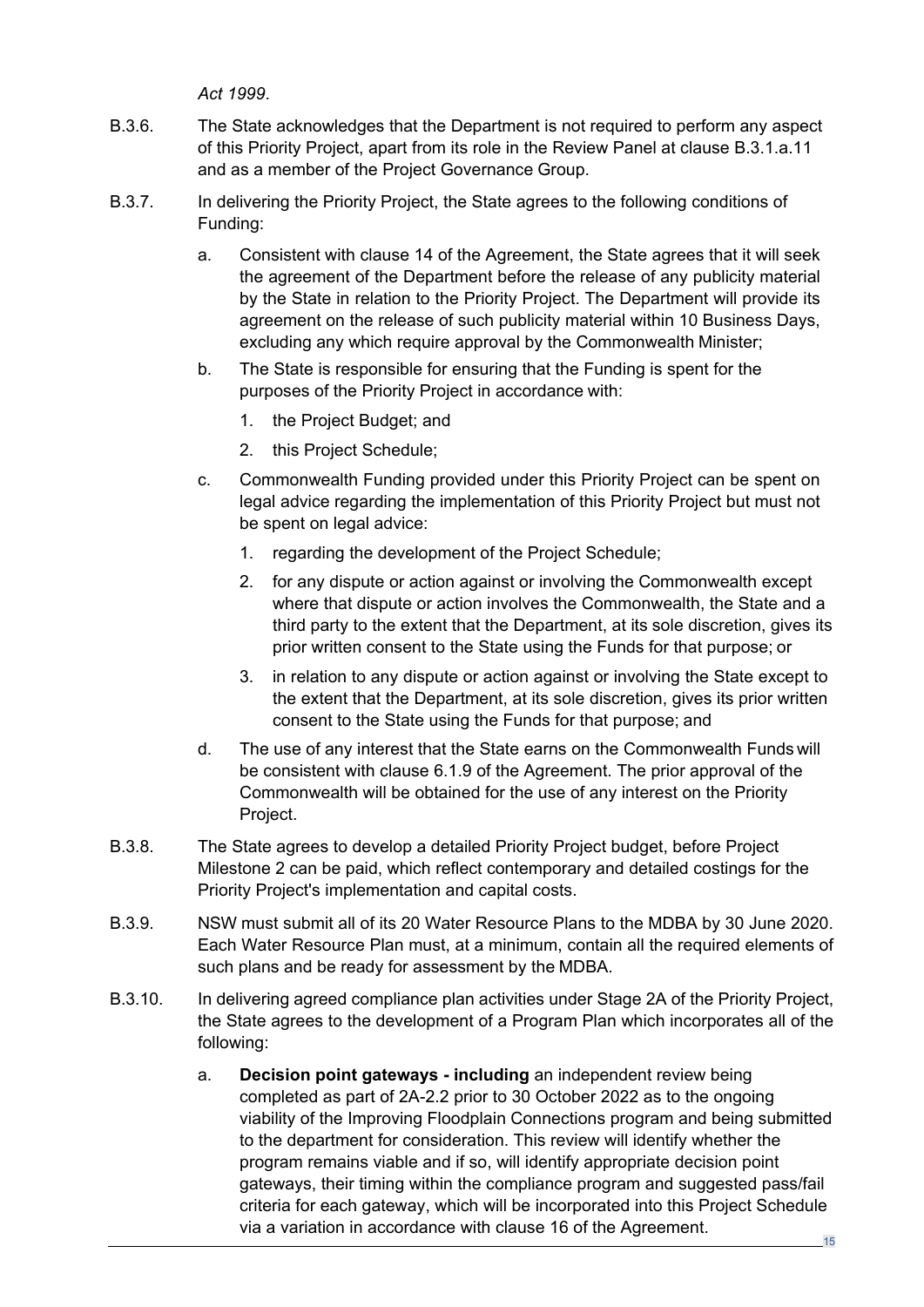- b. **Development of a follow-up monitoring program** with annual and milestone reporting that includes specific deliverables and progress of assessment work for each of the five Murray-Darling Northern Basin valleys as part of the milestone reporting schedule. This monitoring program must include the remediation/removal of any of the 110-priority unapproved flood works structures remaining at project closure. Details of this follow-up monitoring program will be incorporated in the Monitoring, evaluation and reporting Plan referred to at B.3.1.c and C.1.5.
- c. **An alternative delivery options plan** be submitted in the event approved works timeframes are not finalised within expected timeframes. This Plan will be incorporated in the Program Plan.
- d. **An updated detailed cost benefit analysis** be completed and submitted to the department for consideration of anticipated additional milestones and gateway decisions at the end of Part 1 of Stage .2A
- e. **NSW adopts a clear approach** to ensure the recommended remedial works at each of the 110 priority hotspots that were identified from the Hotspot Audit are actualised, such that there is an enduring benefit from the Commonwealth investment; and
- f. **NSW addresses delays, should they occur, to ensure all landholder remediation requirements are met** past the June 2024 deadline, including NSW funding any additional costs.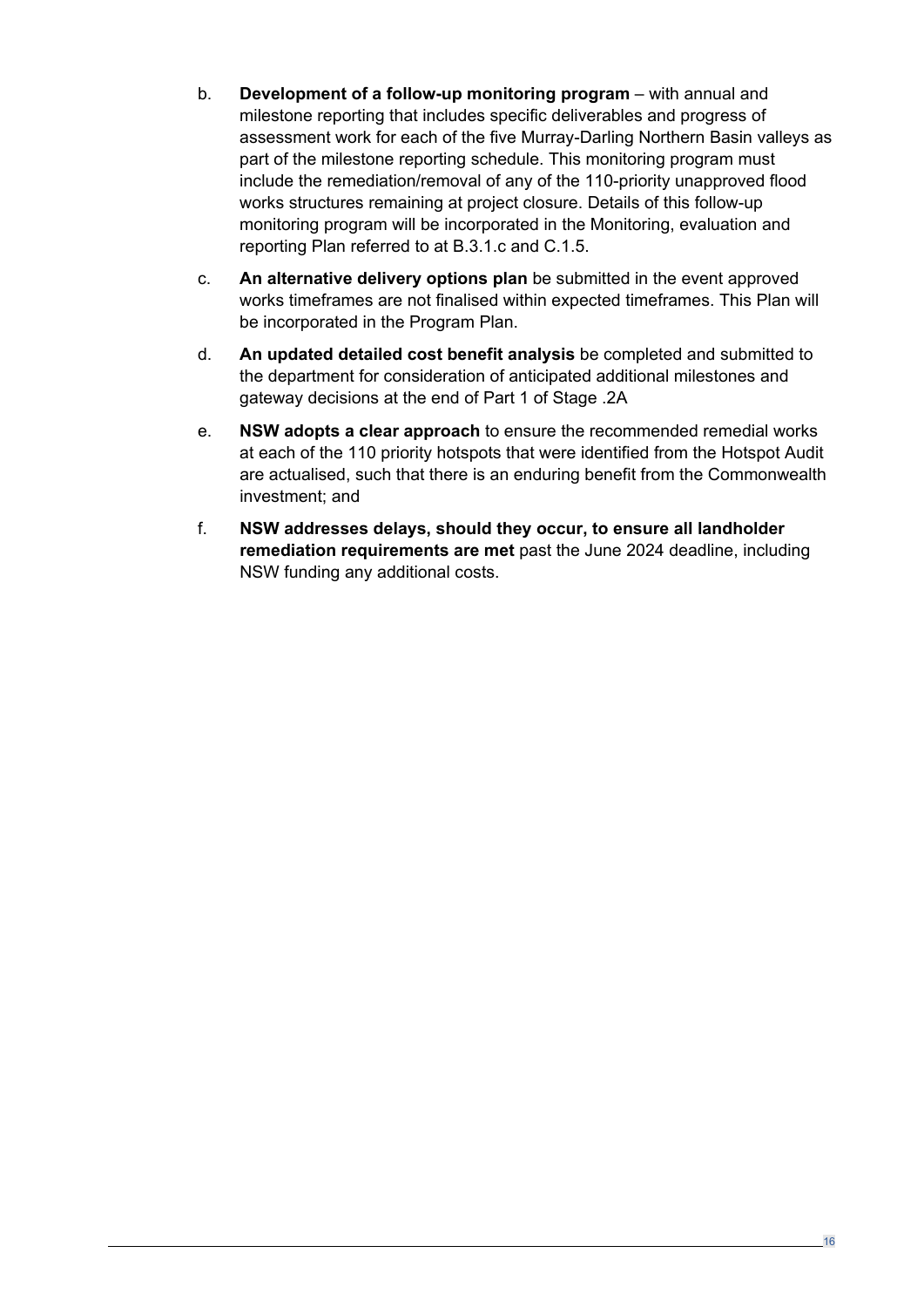## **C. Project Milestones**

<span id="page-15-0"></span>C.1.1. The Project Milestones for completed Stage 1 milestones are provided in the following table

| Project<br><b>Milestone</b><br><b>Number</b> | <b>Project Milestone</b>                                                                                                                                                                                                                           | <b>Indicator / Evidence</b>                                                                                  | <b>Due Date</b>                   | <b>Payment</b><br>Value    |
|----------------------------------------------|----------------------------------------------------------------------------------------------------------------------------------------------------------------------------------------------------------------------------------------------------|--------------------------------------------------------------------------------------------------------------|-----------------------------------|----------------------------|
| 1.                                           | <b>Project Milestone 1</b><br>Stage 1                                                                                                                                                                                                              | Project schedule signed by<br>both parties.                                                                  | 8 June<br>2012<br><b>Complete</b> | \$3,500,000<br>Paid        |
| 2.                                           | <b>Project Milestone 2</b><br>Stage 1                                                                                                                                                                                                              | All elements of Project<br>Milestone 2 are completed to<br>the reasonable satisfaction of<br>the Department. | 24 May<br>2013<br><b>Complete</b> | \$4,000,000<br><b>Paid</b> |
| 2.1                                          | State provides a detailed Budget for<br>the Priority Project.                                                                                                                                                                                      | Detailed budget.                                                                                             |                                   |                            |
| 2.2                                          | State provides an implementation<br>plan for the Priority Project,<br>describing how it will implement the<br>Priority Project to achieve its aims as<br>specified in this Project Schedule<br>including estimated timelines.                      | Implementation plan.                                                                                         |                                   |                            |
| 2.3                                          | State completes development of a<br>communication strategy detailing<br>its proposed consultations with<br>stakeholders and timeframes.                                                                                                            | Final communication strategy.                                                                                |                                   |                            |
| 2.4                                          | State develops a procurement<br>strategy for the measurement<br>consultancy.                                                                                                                                                                       | Final procurement strategy.                                                                                  |                                   |                            |
| 2.5                                          | Undertake a review of project data<br>(GIS / databases) and data sharing<br>requirements between work areas<br>and recommend a design for a GIS<br>system to capture field information<br>and a process to allow data sharing<br>with work groups. | Copy of report including<br>review and recommended<br>GIS system.                                            |                                   |                            |
| 2.6                                          | State completes a scoping study<br>for the Gwydir Valley Wide<br>Floodplain Management Plan.                                                                                                                                                       | Scoping study report for the<br>Gwydir Valley Wide Floodplain<br>Management Plan.                            |                                   |                            |
| 2.7                                          | State announces invitations for<br>Expressions of Interest (EOI)<br>for floodplain harvesting<br>licences in Gwydir Valley.                                                                                                                        | Evidence of public<br>announcement of EOI                                                                    |                                   |                            |
| 2.8                                          | State establishes the Project<br>Control Group with the<br>Commonwealth represented as an<br>observer.                                                                                                                                             | Group formed and at least<br>one meeting of the Project<br>Control Group and minutes.                        |                                   |                            |
| 2.9                                          | State provides Progress Report to<br>the Department.                                                                                                                                                                                               |                                                                                                              |                                   |                            |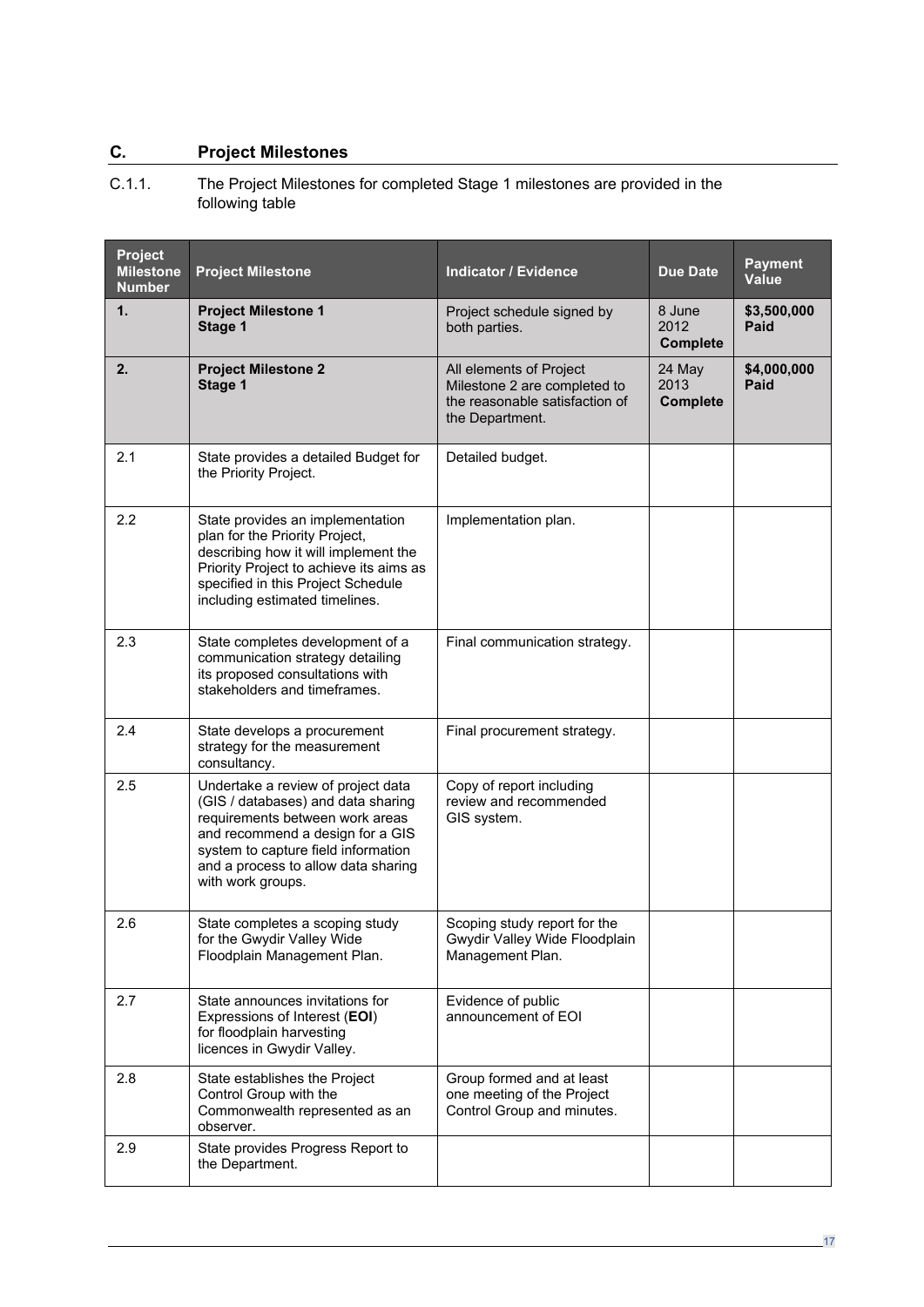| 3.  | <b>Project Milestone 3</b><br>Stage 1                                                                                                                                              | All elements of Project<br>Milestone 3 are completed to<br>the reasonable satisfaction of<br>the Department.                                                                                                                                                                                                                                                                                                                                                                                                                                                                                                                                                                                                                                                                                                                                                                                                                                           | 04 June<br>2013<br><b>Complete</b> | \$5,340,000<br>Paid |
|-----|------------------------------------------------------------------------------------------------------------------------------------------------------------------------------------|--------------------------------------------------------------------------------------------------------------------------------------------------------------------------------------------------------------------------------------------------------------------------------------------------------------------------------------------------------------------------------------------------------------------------------------------------------------------------------------------------------------------------------------------------------------------------------------------------------------------------------------------------------------------------------------------------------------------------------------------------------------------------------------------------------------------------------------------------------------------------------------------------------------------------------------------------------|------------------------------------|---------------------|
| 3.1 | State conducts preliminary work<br>for farm surveys in the Gwydir<br>Valley (collates existing data,<br>develop site visit plan,<br>questionnaire, and preliminary<br>farm plans). | Report that demonstrates that<br>the preliminary farm survey<br>work for the Gwydir Valley has<br>been completed.                                                                                                                                                                                                                                                                                                                                                                                                                                                                                                                                                                                                                                                                                                                                                                                                                                      |                                    |                     |
| 3.2 | State completes scoping studies<br>to prepare Valley Wide<br>Floodplain Management Plans<br>for the Border Rivers and Namoi<br>valleys.                                            | Scoping studies for the<br>Border Rivers and Namoi,<br>valleys.                                                                                                                                                                                                                                                                                                                                                                                                                                                                                                                                                                                                                                                                                                                                                                                                                                                                                        |                                    |                     |
| 3.3 | State provides report on approach to<br>determining any Sustainable<br>Diversion Limit Offsets arising from<br>the Project's activities.                                           | Report completed on<br>approach to determining the<br>Sustainable Diversion Limit<br>Offsets.                                                                                                                                                                                                                                                                                                                                                                                                                                                                                                                                                                                                                                                                                                                                                                                                                                                          |                                    |                     |
| 3.4 | State announces invitations for<br>Expressions of Interest (EOI) for<br>floodplain harvesting licensing<br>in Border Rivers and Namoi<br>valleys.                                  | Copy of public announcement<br>of EOI in Border Rivers and<br>Namoi valleys.                                                                                                                                                                                                                                                                                                                                                                                                                                                                                                                                                                                                                                                                                                                                                                                                                                                                           |                                    |                     |
| 3.5 | Ensure the design of the CRS<br>can support the requirements of<br>the Healthy Floodplains Project.                                                                                | Undertake the following<br>activities:<br>• Manage the State's<br>contribution to the detailed<br>design of the CRS - and<br>ensure the design includes<br>the necessary capabilities<br>for managing flood<br>harvesting entitlements and<br>flood work approvals.<br>• Review draft and final<br>deliverables provided by<br>both the CRS Project<br>Implementation Partner and<br>the Commonwealth to<br>ensure the capability for<br>managing flood harvesting<br>entitlements and flood work<br>approvals will be in the<br>CRS.<br>• Produce final planning<br>documentation for the<br>implementation of CRS in<br>NSW, including the<br>integration of CRS with<br>related NSW systems, to<br>ensure the implementation<br>of facilities to meet the<br>requirements of the Healthy<br>Floodplains Project.<br>• Documentation should<br>include:<br>• Project plan,<br>• Project schedule, and<br>• Cost estimates for Streams<br>$2$ and $3$ |                                    |                     |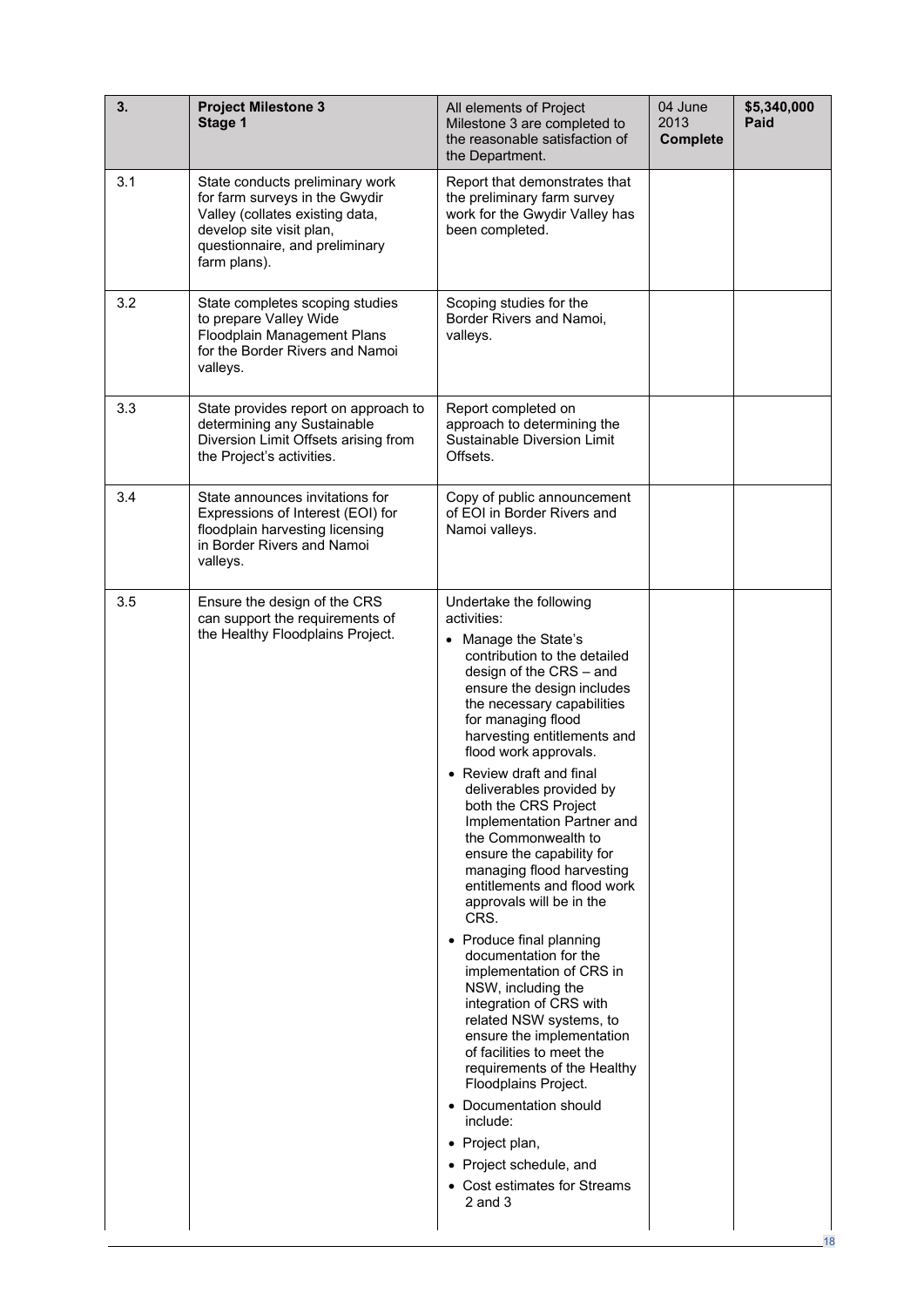| 3.6 | State provides Progress Report to<br>the Department                                                                                                    | Progress Report as per item<br>1.2.1                                                                         |                                    |                     |
|-----|--------------------------------------------------------------------------------------------------------------------------------------------------------|--------------------------------------------------------------------------------------------------------------|------------------------------------|---------------------|
| 4.  | <b>Project Milestone 4</b><br>Stage 1                                                                                                                  | All elements of Project<br>Milestone 4 are completed to<br>the reasonable satisfaction of<br>the Department. | 30 May<br>2014<br><b>Complete</b>  | \$4,000,000<br>Paid |
| 4.1 | Implement the recommended GIS<br>solution for individual licence<br>holders and flood control works                                                    | Copy of database and shape<br>files.                                                                         |                                    |                     |
| 4.2 | State completes flood behaviour<br>investigation for the Gwydir Valley<br>Wide Floodplain Management<br>Plan.                                          | Report on outcomes of the<br>flood behaviour investigation<br>for the Gwydir Valley.                         |                                    |                     |
| 4.3 | State completes scoping studies<br>to prepare Valley Wide<br>Floodplain Management Plans<br>for the Barwon Darling and<br>Macquarie valleys.           | Scoping studies for the<br>Barwon Darling and<br>Macquarie valleys.                                          |                                    |                     |
| 4.4 | State announces invitations for<br>Expressions of Interest (EOI)<br>for floodplain harvesting<br>licensing in Barwon Darling<br>and Macquarie valleys. | Copy of public announcement<br>of EOI in Barwon Darling and<br>Macquarie valleys.                            |                                    |                     |
| 4.5 | State provides Progress Report to<br>the Department.                                                                                                   | Progress Report as per item<br>1.2.1.                                                                        |                                    |                     |
| 5.  | <b>Project Milestone 5</b><br>Stage 1                                                                                                                  | All elements of Project<br>Milestone 5 are completed to<br>the reasonable satisfaction of<br>the Department. | 14 June<br>2014<br><b>Complete</b> | \$4,000,000<br>Paid |
| 5.1 | State commences field testing trial<br>of competing dam storage<br>measurement devices                                                                 | Progress report on the<br>evaluation of the<br>measurement devices field<br>testing trial.                   |                                    |                     |
| 5.2 | State commences development of<br>strategy to meter/measure floodplain<br>diversions.                                                                  | Copy of the draft strategy to<br>meter/measure floodplain<br>diversions.                                     |                                    |                     |
| 5.3 | State completes stakeholder<br>consultation and property<br>inspections for Gwydir Valley.                                                             | Report on outcomes of<br>inspections for Gwydir<br>Valley.                                                   |                                    |                     |
| 5.4 | State provides updated GIS<br>database including gathered<br>information on individual licence<br>holders and flood control works.                     | Updated GIS database.                                                                                        |                                    |                     |
| 5.5 | State provides Progress Report to<br>the Department                                                                                                    | Progress Report as per item<br>1.2.1                                                                         |                                    |                     |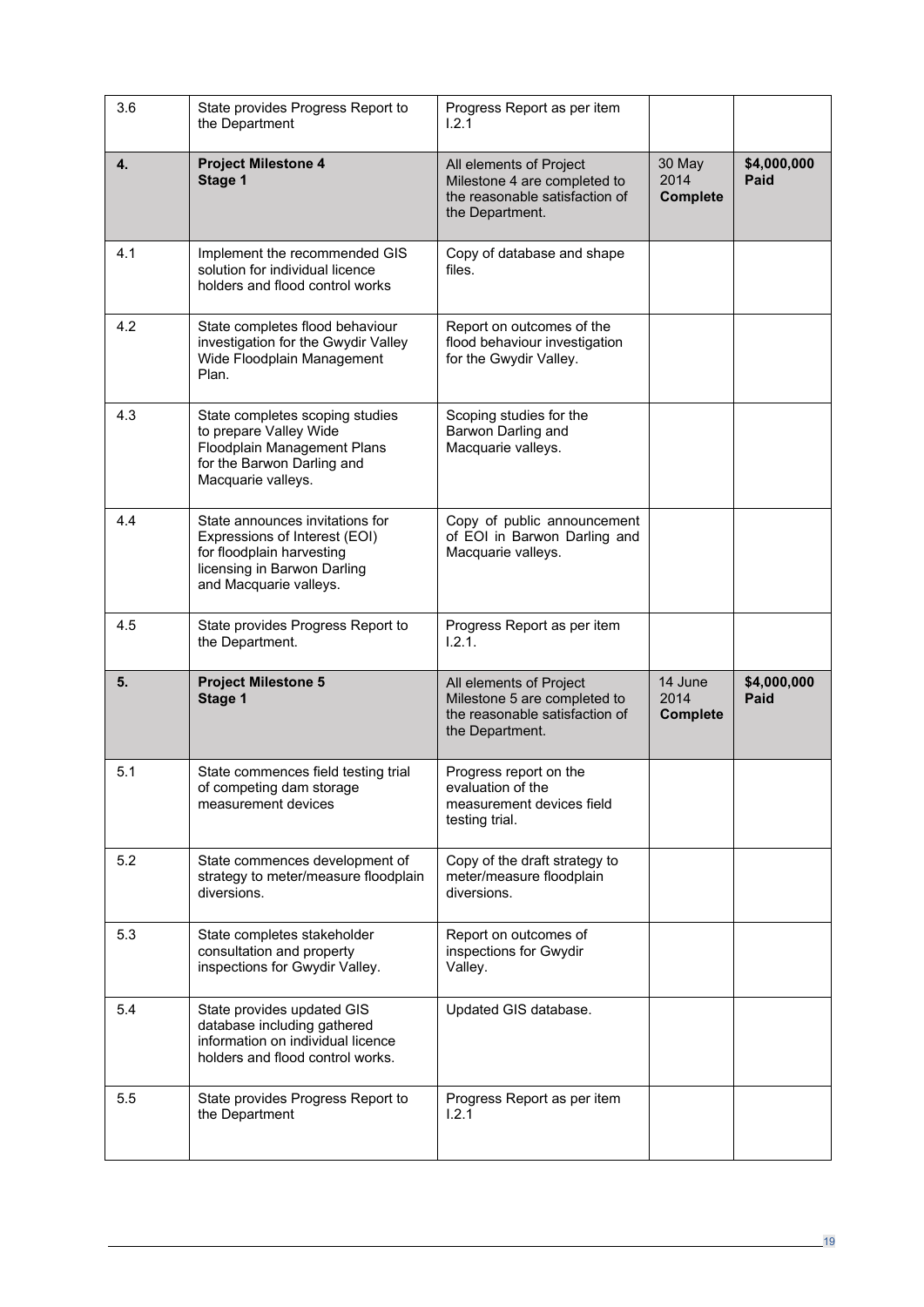| 6.   | <b>Project Milestone 6</b><br>Stage 1                                                                                                                                  | All elements of Project<br>Milestone 6 are completed<br>to the reasonable<br>satisfaction of the<br>Department. | 7 April 2015 \$4,000,000<br><b>Complete</b> | Paid<br>(comprising<br>payment of<br>\$3,638,715<br>in addition to<br>using the<br>\$361,285<br>Interest held by<br>the State as<br>per Item D.2.2) |
|------|------------------------------------------------------------------------------------------------------------------------------------------------------------------------|-----------------------------------------------------------------------------------------------------------------|---------------------------------------------|-----------------------------------------------------------------------------------------------------------------------------------------------------|
| 6.1  | State develops draft<br>Monitoring Strategy outline                                                                                                                    | Outline of draft Monitoring<br>Strategy provided                                                                |                                             |                                                                                                                                                     |
| 6.2  | State develops a draft Strategy for<br>Procurement of Monitoring<br>Systems                                                                                            | <b>Draft Procurement Strategy</b><br>provided                                                                   |                                             |                                                                                                                                                     |
| 6.3  | State completes floodplain<br>behaviour investigations for the<br>Namoi and Border Rivers Valley<br>Wide Floodplain Management<br>Plans.                               | Report on outcomes of the<br>flood behaviour investigation<br>for the Namoi Valley and<br>Border Rivers.        |                                             |                                                                                                                                                     |
| 6.4  | States advertises draft Valley<br>Wide Floodplain Management<br>Plan for Gwydir Valley.                                                                                | Copy of draft Valley Wide<br>Floodplain Management Plan<br>for Gwydir Valley.                                   |                                             |                                                                                                                                                     |
| 6.5  | State endorses draft Upper Namoi<br>Valley wide Floodplain<br>Management Plan for consultation.                                                                        | Report that endorses<br>Floodplain Management Plan<br>consultation                                              |                                             |                                                                                                                                                     |
| 6.6  | State determines expected draft<br>floodplain harvesting extraction<br>limits and individual volumetric<br>entitlements for the Gwydir Valley.                         | Statement advising the<br>expected extraction limits and<br>individual volumetric<br>entitlements.              |                                             |                                                                                                                                                     |
| 6.7  | State establishes arrangements to<br>implement licensing of floodplain<br>harvesting licences, including the<br>legal framework necessary for<br>licensing to operate. | A Report that demonstrates<br>that these arrangements have<br>been established.                                 |                                             |                                                                                                                                                     |
| 6.8  | State commences to develop<br>processes that enable issuance of<br>floodplain harvesting licences and<br>work approvals in accordance with<br>the WMAct 2000.          | Report that demonstrates that<br>these processes have<br>commenced.                                             |                                             |                                                                                                                                                     |
| 6.9  | State completes property<br>inspections and stakeholder<br>consultation in the Border Rivers<br>valley.                                                                | Report on outcomes of<br>inspections for the Border<br>Rivers valley.                                           |                                             |                                                                                                                                                     |
| 6.10 | State commences property<br>inspections and stakeholder<br>consultation in the Macquarie<br>River valley.                                                              | Report on the status of<br>inspections for the Macquarie<br>River valley.                                       |                                             |                                                                                                                                                     |
| 6.11 | State provides Progress Report to<br>the Department.                                                                                                                   | Progress Report as per item<br>1.2.1.                                                                           |                                             |                                                                                                                                                     |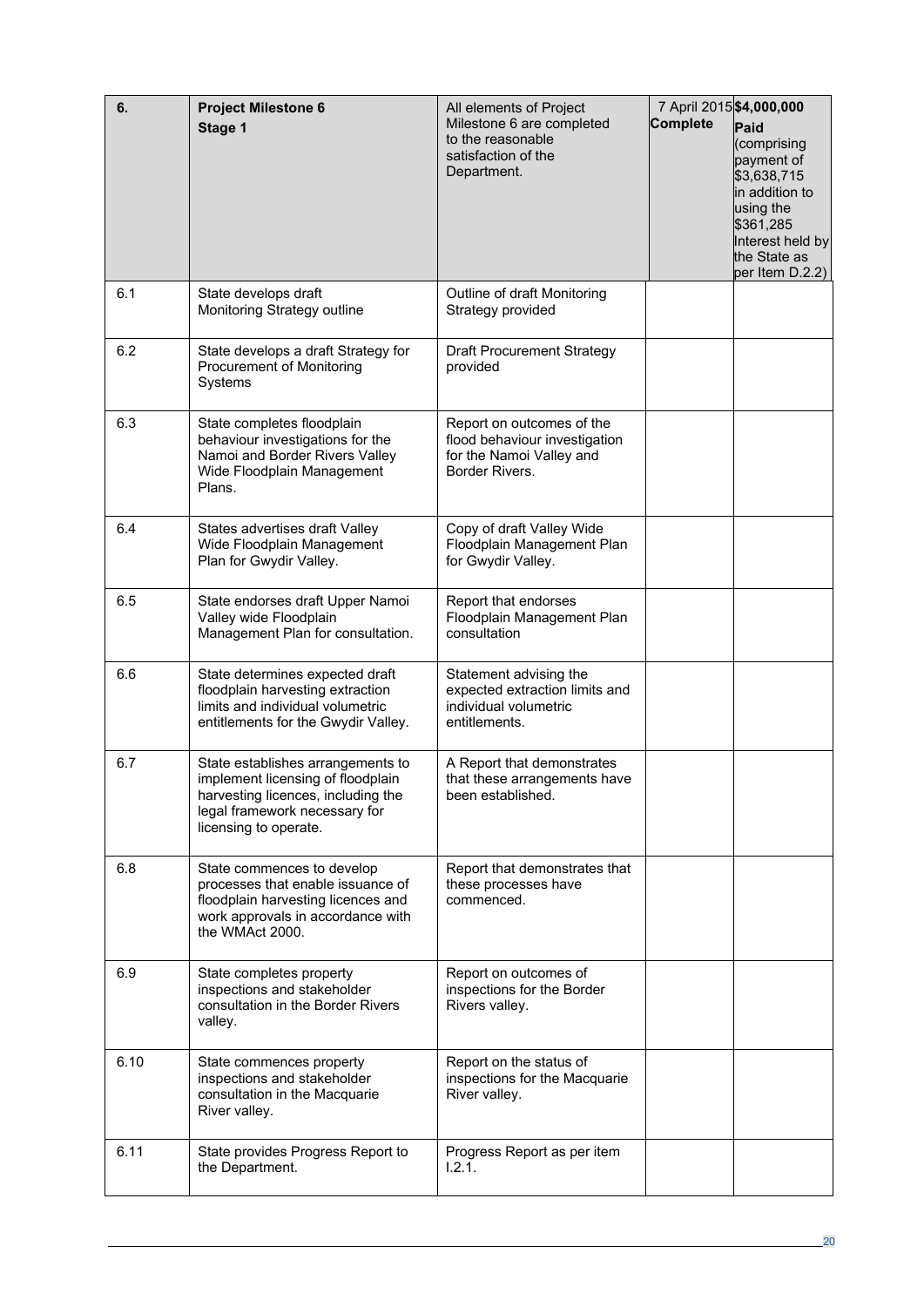| 7.  | <b>Project Milestone 7</b><br>Stage 1                                                                                                                                                                                                                                                                                | All elements of Project<br>Milestone 7 are completed to<br>the reasonable satisfaction of<br>the Department    | 29 Nov<br>2016<br><b>Complete</b>   | \$1,500,000<br>Paid<br>(comprising<br>payment of<br>\$1,139,555<br>in addition to<br>the use of<br>\$360,445<br>Interest held<br>by the State<br>as per Item<br>D.2.2) |
|-----|----------------------------------------------------------------------------------------------------------------------------------------------------------------------------------------------------------------------------------------------------------------------------------------------------------------------|----------------------------------------------------------------------------------------------------------------|-------------------------------------|------------------------------------------------------------------------------------------------------------------------------------------------------------------------|
| 7.1 | Valley Wide FMP for first catchment<br>of six commenced.                                                                                                                                                                                                                                                             | Valley Wide FMP and<br>enactment notice.                                                                       |                                     |                                                                                                                                                                        |
| 7.2 | Draft VWFMP public exhibition<br>of second catchment of six.                                                                                                                                                                                                                                                         | Draft VWFMP and<br>advertisement.                                                                              |                                     |                                                                                                                                                                        |
| 7.3 | Progress Report to the Department.                                                                                                                                                                                                                                                                                   | Progress Report as per item<br>1.2.1.                                                                          |                                     |                                                                                                                                                                        |
| 8.  | <b>Project Milestone 8</b><br>Stage 1                                                                                                                                                                                                                                                                                | All elements of Project<br>Milestone 8 are<br>completed to the<br>reasonable satisfaction<br>of the Department | 30 Nov<br>2016<br><b>Complete</b>   | \$2,000,000<br>Paid                                                                                                                                                    |
| 8.1 | Draft VWFMP public exhibition of<br>third catchment of six.                                                                                                                                                                                                                                                          | Draft VWFMP and<br>advertisement.                                                                              |                                     |                                                                                                                                                                        |
| 8.2 | Indicative individual entitlements<br>released to landholders in first<br>catchment of five.                                                                                                                                                                                                                         | Copy of letters sent to<br>landholders.                                                                        |                                     |                                                                                                                                                                        |
| 8.3 | Progress Report to the Department.                                                                                                                                                                                                                                                                                   | Progress Report as per item<br>1.2.1.                                                                          |                                     |                                                                                                                                                                        |
| 9.  | <b>Project Milestone 9</b><br>-Stage 1                                                                                                                                                                                                                                                                               | All elements of Project<br>Milestone 9 are<br>completed to the<br>reasonable satisfaction<br>of the Department | 30 April<br>2017<br><b>Complete</b> | \$2,500,000<br>Paid                                                                                                                                                    |
| 9.1 | VWFMP for second catchment of<br>six commenced.                                                                                                                                                                                                                                                                      | <b>VWFMP</b> and commencement<br>notice.                                                                       |                                     |                                                                                                                                                                        |
| 9.2 | Draft VWFMP public exhibition<br>of fourth catchment of six.                                                                                                                                                                                                                                                         | Draft VWFMP and<br>advertisement.                                                                              |                                     |                                                                                                                                                                        |
| 9.3 | Indicative individual entitlements<br>released to landholders in second<br>catchment of five.                                                                                                                                                                                                                        | Copy of letters sent to<br>landholders.                                                                        |                                     |                                                                                                                                                                        |
| 9.4 | State reports on outcomes for the<br>existing Cap under Schedule E of the<br>Murray-Darling Basin Plan<br>Agreement, the water sharing plans'<br>long term extraction limit, the<br>sustainable diversion limits under the<br>Basin Plan, and the sustainable<br>diversion limit offsets arising from the<br>project | Copy of report provided.                                                                                       |                                     |                                                                                                                                                                        |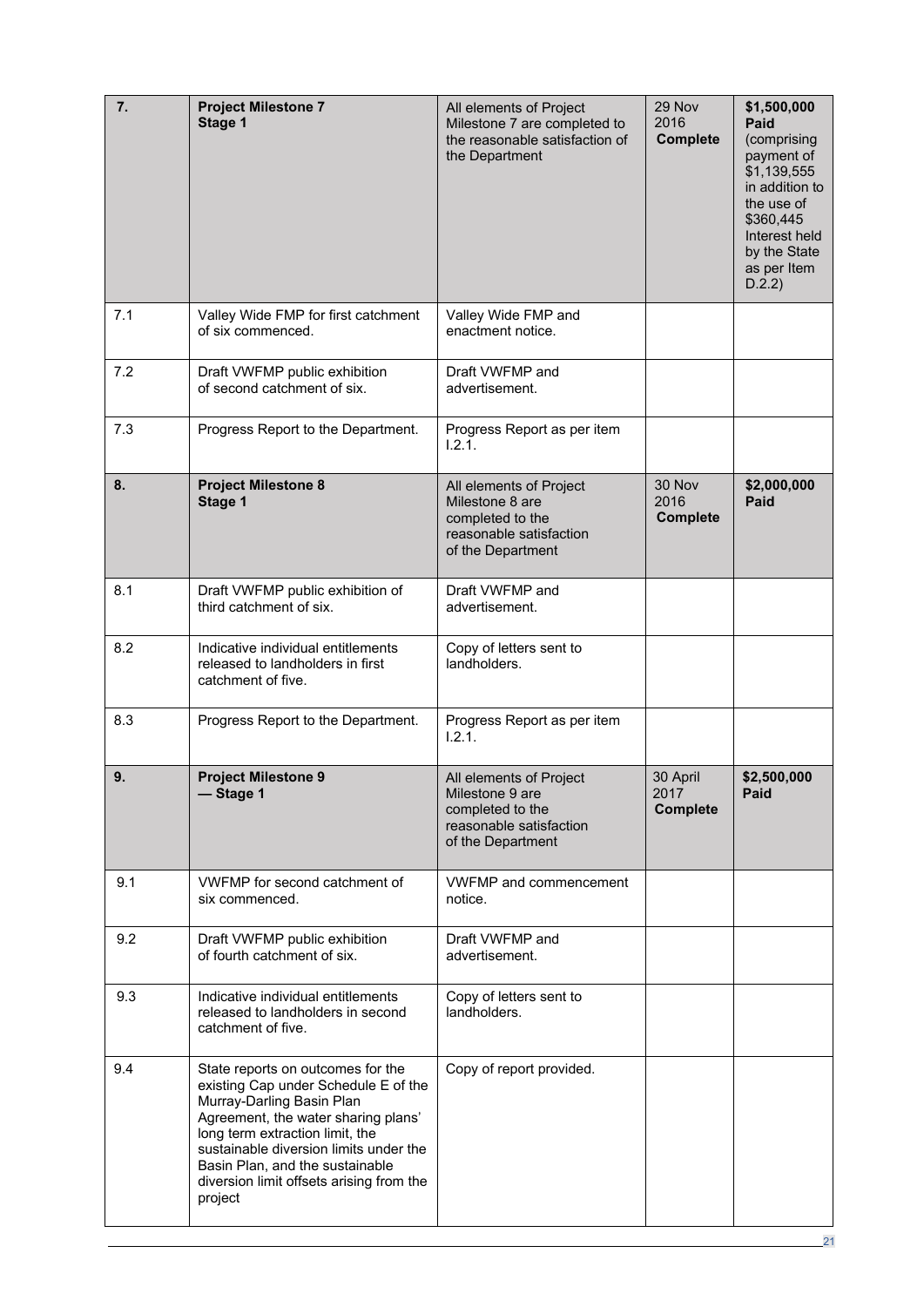| 9.5  | Progress Report to the Department.                                                                                       | Progress Report as per item<br>1.2.1                                                                                                                                                                                                              |                                     |                     |
|------|--------------------------------------------------------------------------------------------------------------------------|---------------------------------------------------------------------------------------------------------------------------------------------------------------------------------------------------------------------------------------------------|-------------------------------------|---------------------|
| 10.  | <b>Project Milestone 10</b><br>Stage 1                                                                                   | All elements of Project<br>Milestone 10 are<br>completed to the<br>reasonable satisfaction<br>of the Department                                                                                                                                   | 30 April<br>2019<br><b>Complete</b> | \$1,500,000<br>Paid |
| 10.1 | Draft FMP public exhibition for<br>fifth and sixth catchment of six.                                                     | Draft FMP and advertisement.                                                                                                                                                                                                                      |                                     |                     |
| 10.2 | FMP for third catchment of<br>six commenced.                                                                             | FMP and commencement<br>notice.                                                                                                                                                                                                                   |                                     |                     |
| 10.3 | Progress Report to the Department.                                                                                       | Progress Report as per item<br>1.2.1.                                                                                                                                                                                                             |                                     |                     |
| 11.  | <b>Project Milestone 11</b><br>Stage 1.                                                                                  | All elements of Project<br>Milestone 11 are<br>completed to the<br>reasonable satisfaction<br>of the Department.                                                                                                                                  | 30 June<br>2020<br><b>Complete</b>  | \$4,000,000<br>Paid |
| 11.1 | Commencement of the FMP for<br>valley four and five.                                                                     | FMP and commencement<br>notices.                                                                                                                                                                                                                  |                                     |                     |
| 11.2 | Progress Report to the<br>Department.                                                                                    | Progress Report as per item<br>1.2.1.<br>The State's provision of an<br>invoice for this payment of<br>Funds and the Department's<br>acceptance of that invoice.                                                                                  |                                     |                     |
| 12.  | <b>Project Milestone 12</b><br>Stage 1.                                                                                  | All elements of Project Milestone 30 June<br>12 are completed to the<br>reasonable satisfaction of the<br>Department.                                                                                                                             | 2020<br><b>Complete</b>             | <b>Nil Payment</b>  |
| 12.1 | Submission of 20 NSW Water<br>Resource Plans to the MDBA.                                                                | <b>MDBA confirmation that NSW</b><br>has submitted its 20 Water<br>Resource Plans on or before<br>the due date and each Water<br>Resource Plan contains all<br>the required elements of such<br>plans and be ready for<br>assessment by the MDBA. |                                     |                     |
| 13.  | <b>Project Milestones 13</b><br>Stage 1.                                                                                 | All elements of Project<br>Milestone 13 are completed to<br>the reasonable satisfaction of<br>the Department.                                                                                                                                     | 28 March<br>2021<br>Complete        | \$3,000,000<br>Paid |
| 13.1 | Property scale floodplain harvesting<br>modelling results released to<br>individuals for comment valleys one<br>to five. | Copy of letter template sent to<br>landholders.                                                                                                                                                                                                   |                                     |                     |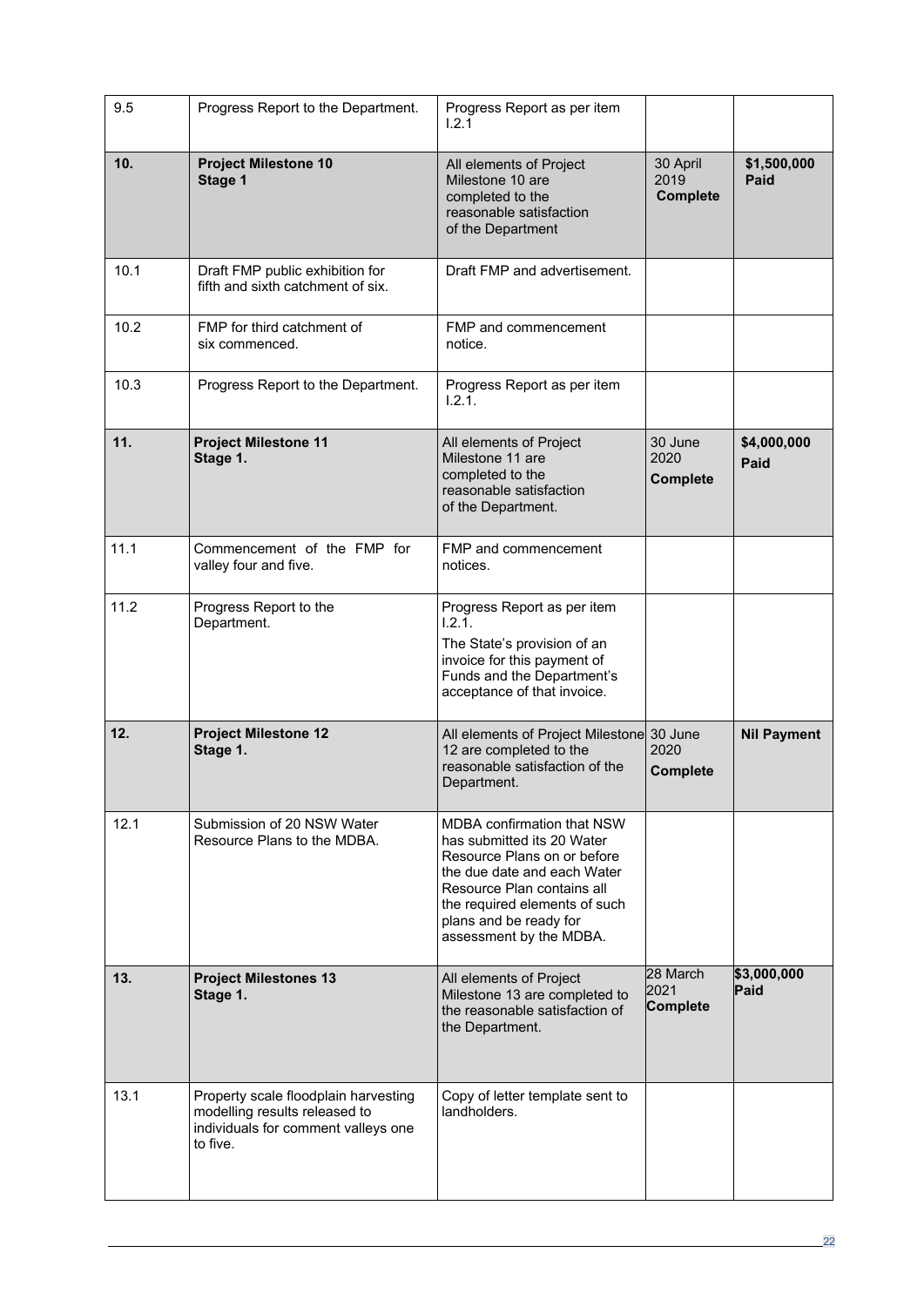| 13.2 | Valley model and environmental<br>benefits reports finalised. Draft<br>Water Sharing Plans rules<br>developed for valley one and two. | Copy of reports.<br>Copy of draft WSP rules.                                                                                                                     |  |
|------|---------------------------------------------------------------------------------------------------------------------------------------|------------------------------------------------------------------------------------------------------------------------------------------------------------------|--|
| 13.3 | Progress Report to the Department.                                                                                                    | Progress Report as per item<br>1.2.1.<br>The State's provision of an<br>invoice for this payment of<br>Funds and the Department's<br>acceptance of that invoice. |  |

C.1.2. The remaining Project Milestones for Stage 1 are provided in the following table, noting the completion of Stage 1 milestones is independent of Stage 2 or Stage 2A milestones provided in C.1.3 and C.1.5.

| Project<br><b>Milestone</b><br><b>Number</b> | <b>Project Milestone</b>                                                                                                                           | <b>Indicator / Evidence</b>                                                                                                                                      | <b>Due Date</b> | <b>Payment</b><br><b>Value</b> |
|----------------------------------------------|----------------------------------------------------------------------------------------------------------------------------------------------------|------------------------------------------------------------------------------------------------------------------------------------------------------------------|-----------------|--------------------------------|
| 14.                                          | <b>Project Milestone 14</b><br>Stage 1.                                                                                                            | All elements of Project<br>Milestone14 are completed to<br>the reasonable satisfaction of<br>the Department.                                                     | 1 July 2022     | \$4,000,000                    |
| 14.1                                         | Valley model and environmental<br>benefits reports finalised. Draft<br>Water Sharing Plans rules<br>developed for valleys three, four and<br>five. | Copy of the<br>valley reports.<br>Copy of draft<br>WSP rules.                                                                                                    |                 |                                |
| 14.2                                         | Draft entitlements released valleys<br>four and five.                                                                                              | Copy of letter template sent to<br>landholders.                                                                                                                  |                 |                                |
| 14.3                                         | Commencement of the FMP for<br>valley six.                                                                                                         | FMP and commencement<br>notices.                                                                                                                                 |                 |                                |
| 14.4                                         | Progress Report to the<br>department                                                                                                               | Progress Report as per item<br>1.2.1.<br>The State's provision of an<br>invoice for this payment of<br>Funds and the Department's<br>acceptance of that invoice. |                 |                                |
| 15.                                          | <b>Project Milestone 15</b><br>Stage 1.                                                                                                            | All elements of Project Milestone 30 November \$810,000<br>15 are completed to the<br>reasonable satisfaction of the<br>Department.                              | 2022            |                                |
| 15.1                                         | Licensing completed in five<br>valleys                                                                                                             | Execution of regulation by NSW<br>to create floodplain harvesting<br>licences for the catchments.<br>WSP commencement notices for<br>the five valleys.           |                 |                                |
| 15.2                                         | State expands current ICT<br>systems to account for floodplain<br>harvesting measurement.                                                          | Report that demonstrates that<br>the floodplain harvesting<br>measurement ICT systems have<br>been established.                                                  |                 | 23                             |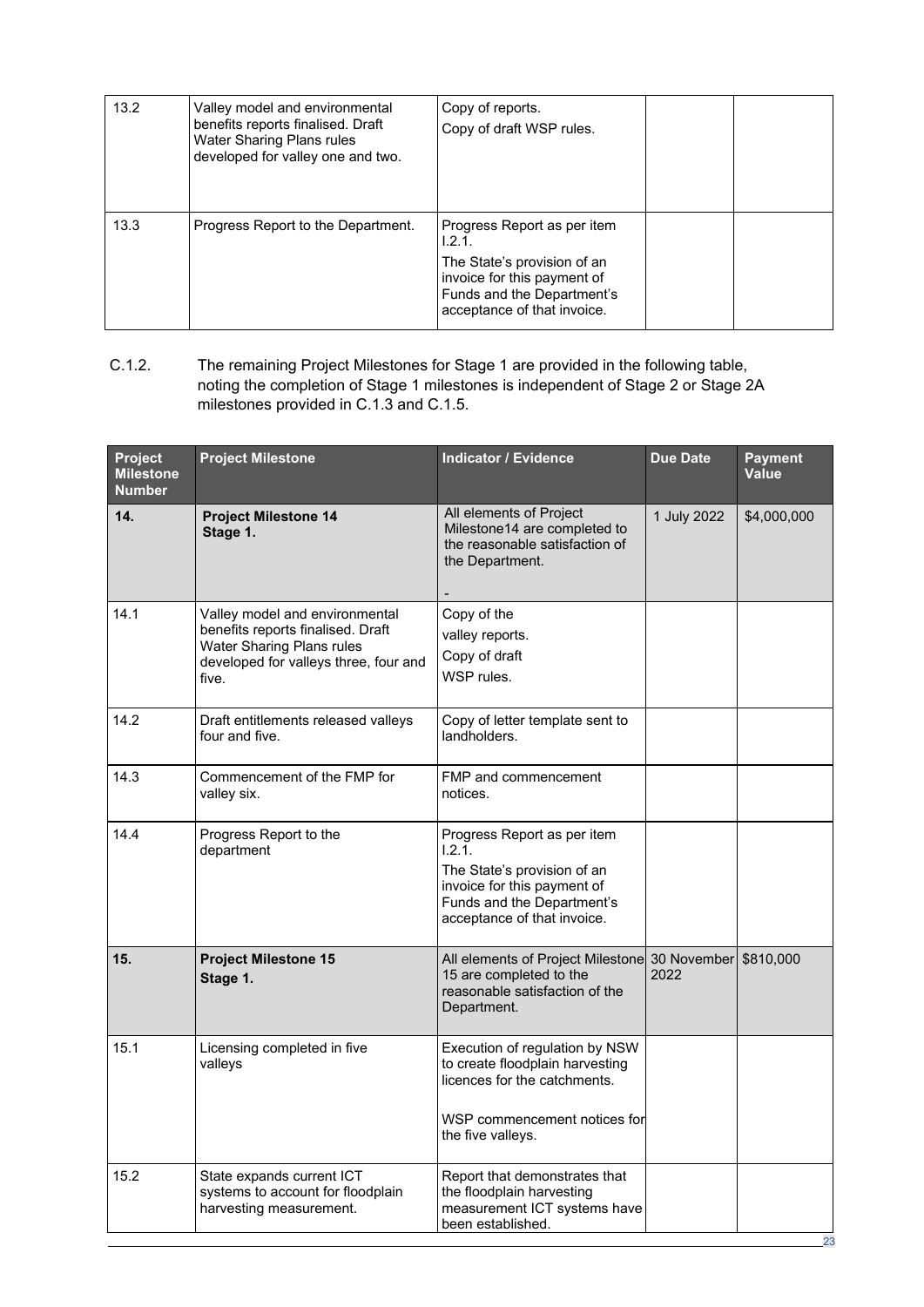|      |                                                                                                                                    | These systems will align with<br>requirements of the NSW non-<br>urban metering framework and<br>will enable oversight of<br>installation of measurement<br>devices, and collection and<br>storage of accurate data for real-<br>time reporting, accounting and<br>monitoring of floodplain<br>harvesting take.                                                                                      |                     |                    |
|------|------------------------------------------------------------------------------------------------------------------------------------|------------------------------------------------------------------------------------------------------------------------------------------------------------------------------------------------------------------------------------------------------------------------------------------------------------------------------------------------------------------------------------------------------|---------------------|--------------------|
| 15.3 | State engages First Nations<br>consultant to facilitate effective<br>engagement with First Nations<br>people of the northern Basin | Report that summarises the<br>outcomes of engagement<br>sessions with First Nations<br>People of the northern Basin on:<br>floodplain harvesting<br>reforms in five northern<br>Basin valleys and<br>input into to floodplain<br>$\blacksquare$<br>harvesting cultural<br>outcomes report.                                                                                                           |                     |                    |
| 15.4 | State engages consultancies to<br>develop plans for transitioning<br>the HFP to business as usual for<br>DPIE, WNSW and NRAR.      | Report that demonstrates that<br>these transition plans have been<br>developed. including plans for:<br>floodplain management plans,<br>licensing, measurement and<br>ongoing review of data and<br>modelling.<br>This report will address findings<br>of independent reports that<br>comment on DPIE's ability to<br>transition to NSW policy<br>implementation and ongoing<br>adaptive management. |                     |                    |
| 15.5 | Progress Report to the<br>Department.                                                                                              | Progress Report that<br>summarises all activities<br>completed S1-15.1-S1-15-4. as<br>per item I.2.1.<br>The State's provision of an<br>invoice for this payment of<br>Funds and the Department's<br>acceptance of that invoice.                                                                                                                                                                     |                     |                    |
| 16.  | <b>Project Milestone 16</b><br>Stage 1.                                                                                            | All elements of Project<br>Milestone 16 are completed to<br>the reasonable satisfaction of<br>the Department.                                                                                                                                                                                                                                                                                        | 31 December<br>2022 | Up to<br>\$860,000 |
| 16.1 | Final Report for Stage 1 to the<br>Department.                                                                                     | Final Report for Stage 1 item<br>I.3, including an independent<br>Audit Report as per item I.4.<br>Provision of the Floodplain<br><b>Harvesting Cultural Outcomes</b><br>Report.<br>The State's provision of an<br>invoice for this payment of<br>Funds and the Department's<br>acceptance of that invoice.                                                                                          |                     |                    |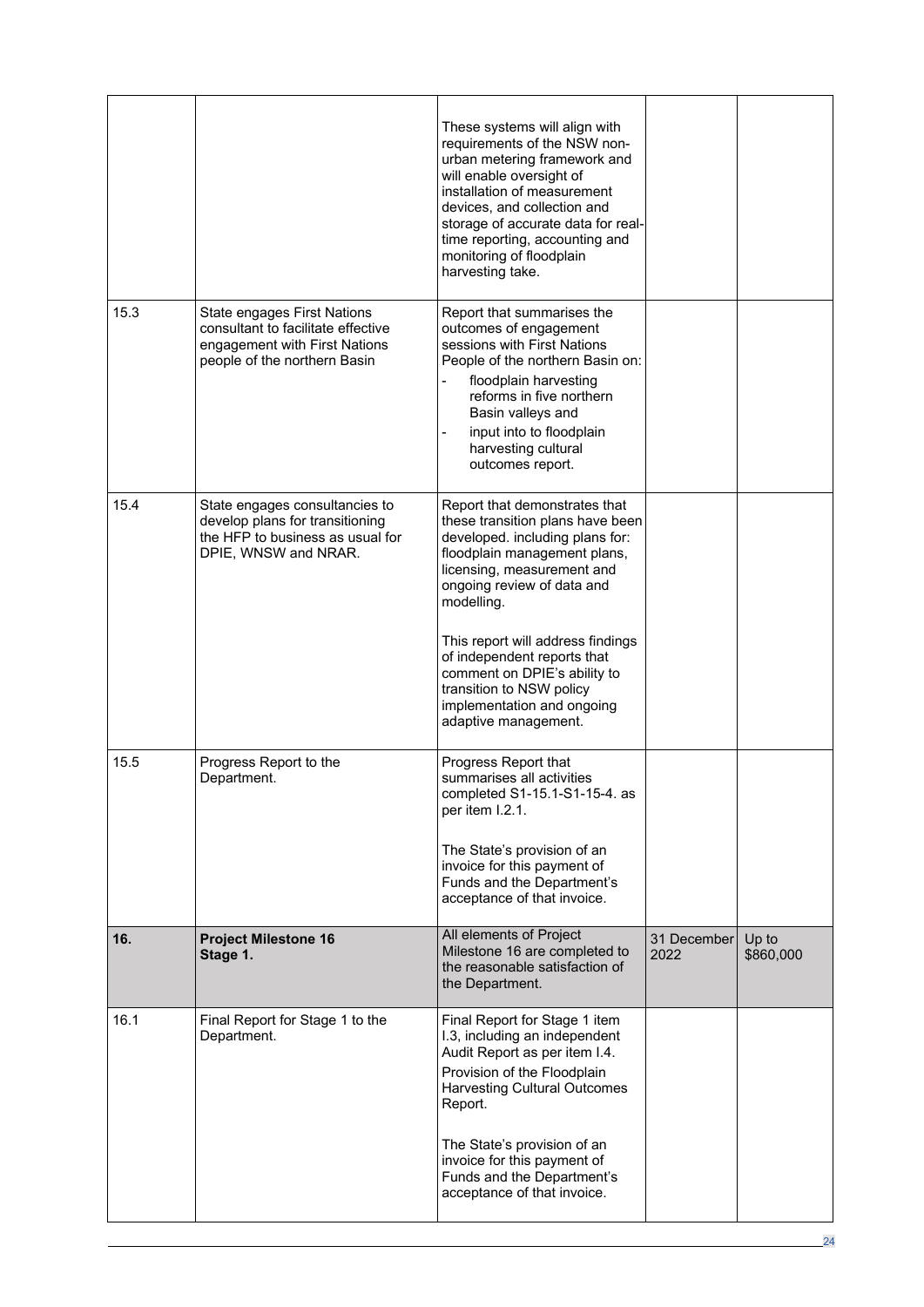| Project<br><b>Milestone</b><br><b>Number</b> | <b>Project Milestone</b>                                                                   | <b>Indicator / Evidence</b>                                                                                                                                                                     | <b>Due Date</b>                            | <b>Payment</b>                                                                                                       |
|----------------------------------------------|--------------------------------------------------------------------------------------------|-------------------------------------------------------------------------------------------------------------------------------------------------------------------------------------------------|--------------------------------------------|----------------------------------------------------------------------------------------------------------------------|
| $S2-1$                                       | <b>Project Milestone S2-1</b><br>Stage 2.                                                  | Payment on signing of<br>Deed of Variation 5.                                                                                                                                                   | 28 February<br>2018<br><b>Complete</b>     | \$500,000<br>Paid                                                                                                    |
| $S2-2$                                       | <b>Project Milestone S2-2</b><br>Stage 2.                                                  | All elements of Project<br>Milestones S2-2.are completed to 2018<br>the reasonable satisfaction of the Complete<br>Department.                                                                  | 31 December                                | \$250,000<br>Paid                                                                                                    |
| $S2-2.1$                                     | State develops Communication<br>Strategy for Stage 2.                                      | Copy of Communication<br>Strategy.                                                                                                                                                              |                                            |                                                                                                                      |
| $S2-2.2$                                     | State develops draft Hotspot<br>Strategy.                                                  | Copy of draft Hotspot Strategy.                                                                                                                                                                 |                                            |                                                                                                                      |
| $\overline{S}$ 2-2.3                         | State develops draft Floodplain<br>Harvesting Measurement Policy for<br>consultation.      | Copy of draft Floodplain<br><b>Harvesting Measurement Policy</b><br>(Floodplain<br>Monitoring and Auditing<br>Strategy) and advertising.                                                        |                                            |                                                                                                                      |
| $S2-2.4$                                     | State provides Progress Report to<br>the Department.                                       | Progress Report as per item<br>1.2.1.                                                                                                                                                           |                                            |                                                                                                                      |
| S2.3                                         | <b>Project Milestone S2-3</b><br>Stage 2                                                   | All elements of Project<br>Milestones S2-3 are completed to <b>Complete</b><br>the reasonable satisfaction of the<br>Department                                                                 | 16 April 2019                              | \$191,400<br>Paid (using<br>\$191,400<br>interest held<br>by the State as<br>per Item D.2.2)                         |
| $S2-3.1$                                     | Decision Point: Business case for<br>remedial works based on<br>outcomes of Hotspot Audit. | Copy of correspondence<br>outlining the discussion and<br>agreement between parties to<br>determine whether or not to<br>progress to development of<br>the Business case for remedial<br>works. |                                            |                                                                                                                      |
| $S2-4$                                       | <b>Project Milestone S2-4</b><br>Stage 2.                                                  | All elements of Project<br>Milestones S2.4 are<br>completed to the reasonable<br>satisfaction of the<br>Department.                                                                             | 15 April 2020 \$120,000<br><b>Complete</b> | Paid                                                                                                                 |
| $S2-4.1$                                     | <b>State finalises Hotspots</b><br>Strategy including desktop<br>hotspot prioritisation.   | Copy of final strategy<br>and prioritisation.                                                                                                                                                   |                                            |                                                                                                                      |
| S <sub>2.4</sub> -2                          | <b>State finalises Business Case</b><br>for Hotspot remediation<br>(Subject to S2-3.1).    | Provision of the final Business<br>Case to the Department.                                                                                                                                      |                                            |                                                                                                                      |
| $S2.4-3$                                     | State provides Progress Report to<br>the Department.                                       | Progress Report as per item<br>1.2.1.                                                                                                                                                           |                                            |                                                                                                                      |
| $S2-5$                                       | <b>Project Milestone S2-5</b><br>Stage 2.                                                  | All elements of Project<br>Milestones S2.5 are<br>completed to the reasonable<br>satisfaction of the Department                                                                                 | 30 June<br>2020<br><b>Complete</b>         | Up to<br>\$644,520<br>Paid<br>(\$626,306 by<br>using \$18,214<br>Interest held<br>by the State as<br>per Item D.2.2) |

## C1.3. Project Milestones for completed Stage 2 milestones are provided in the following table.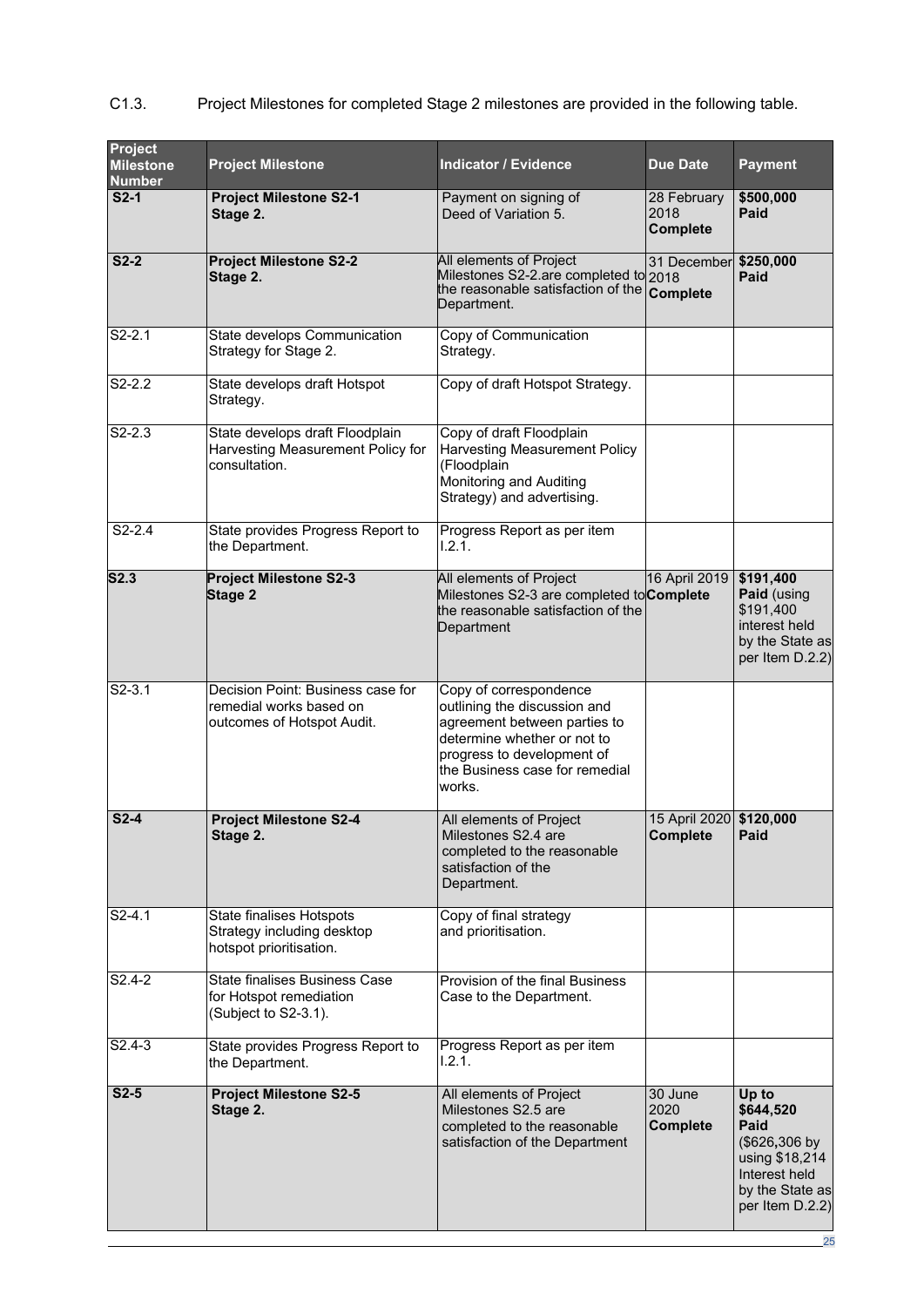| $S2 - 5.1$ | State finalises NSW Floodplain<br>Harvesting Measurement Policy. | Copy of final policy submitted to<br>the Department. |  |
|------------|------------------------------------------------------------------|------------------------------------------------------|--|
| $S2.5-2$   | State provides Progress<br>Report to the Department.             | Progress Report as per item<br>.2.1                  |  |

- C.1.4 Following completion of the due diligence assessment by the Commonwealth of the business case titled 'Accelerated Compliance Program for unapproved flood works' the Department agreed that \$10.196 million of Project funding be allocated to Stage 2 to undertake compliance activities (to be known as 2A - Improving Floodplain Connections).
- C.1.5 The Project Milestones for Stage 2A are provided in the following table.

| <b>Project</b><br><b>Milestone</b><br><b>Number</b> | <b>Project Milestone</b>                                                                                                                                                                    | <b>Indicator / Evidence</b>                                                                                                                                                                | <b>Due Date</b> | <b>Payment</b> |
|-----------------------------------------------------|---------------------------------------------------------------------------------------------------------------------------------------------------------------------------------------------|--------------------------------------------------------------------------------------------------------------------------------------------------------------------------------------------|-----------------|----------------|
| $2A-1$                                              | <b>Project Milestone 1</b><br>Stage 2A.                                                                                                                                                     | All elements of Project Milestone<br>2A.1 are completed to the<br>reasonable satisfaction of the<br>Department.                                                                            | 15 May 2022     | \$2,300,000    |
| $2A-1.1$                                            | State develops a Governance<br>Structure for Stage 2A and<br>develops a Program Plan for<br>accelerated compliance which<br>incorporates B.3.10.                                            | Copy of Governance Structure<br>Copy of Program Plan                                                                                                                                       |                 |                |
| $2A-1.2$                                            | State develops a<br>Communication and<br>Engagement Plan.                                                                                                                                   | Copy of Communication and<br>Engagement Plan                                                                                                                                               |                 |                |
| 2A-1.3                                              | State develops a Monitoring<br><b>Evaluation Reporting and</b><br>Improvement (MERI)<br>framework which includes on-<br>going monitoring post-<br>completion of the project in<br>June 2024 | Copy of the MERI Framework                                                                                                                                                                 |                 |                |
| $2A-1.4$                                            | to the Department.                                                                                                                                                                          | State provides Progress Report Progress Report as per item 2.1.<br>The State's provision of an invoice<br>for this payment of Funds and the<br>Department's acceptance of that<br>invoice. |                 |                |
| 2A.2                                                | Project Milestone S2A-2.1<br><b>Stage 2A</b>                                                                                                                                                | All elements of Project Milestones<br>2A-2 are completed to the<br>reasonable satisfaction of the<br><b>Department</b>                                                                     | 31 October 2022 | \$2,500,000    |
| $2A-2.1$                                            | State completes a review<br>including revised cost benefit<br>analysis (CBA); review of 110<br>identified hotspots and likely<br>remediation.                                               | Copy of the outcomes of the<br>Hotspots review and a copy of<br>revised CBA                                                                                                                |                 |                |
| $2A-2.2$                                            | State provides Progress<br>Report to the Department.                                                                                                                                        | Progress Report as per item I.2.1.<br>The State's provision of an invoice<br>for this payment of Funds and the<br>Department's acceptance of that<br>invoice.                              |                 |                |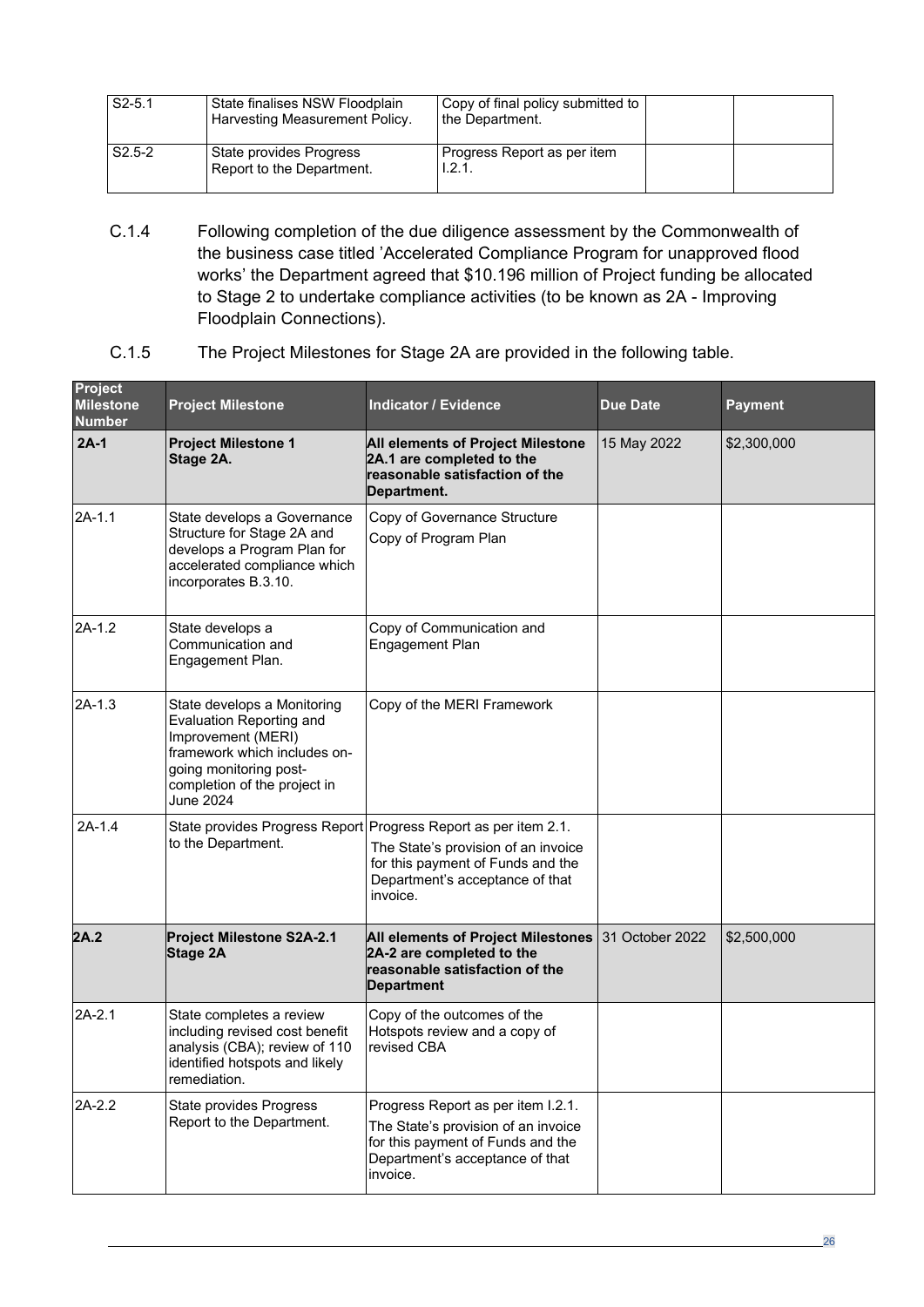| 2A.3     | Project Milestone S2A-3.1<br>Stage 2A                                                                       | <b>All elements of Project</b><br>Milestones S2A-3 are completed<br>to the reasonable satisfaction of<br>the Department                                                                                                                                                                                                                                                                                                          | 15 May 2023                    | \$2,000,000    |
|----------|-------------------------------------------------------------------------------------------------------------|----------------------------------------------------------------------------------------------------------------------------------------------------------------------------------------------------------------------------------------------------------------------------------------------------------------------------------------------------------------------------------------------------------------------------------|--------------------------------|----------------|
| $2A-3.1$ | State (including partnering<br>agencies) complete all draft<br>assessments) including<br>functional design. | Report including field assessment<br>outcomes and draft functional<br>design plans to undertake<br>remedial work.                                                                                                                                                                                                                                                                                                                |                                |                |
| $2A-3.2$ | State provides Progress<br>Report to the Department.                                                        | Progress Report as per item I.2.1.<br>The State's provision of an invoice<br>for this payment of Funds and the<br>Department's acceptance of that<br>invoice.                                                                                                                                                                                                                                                                    |                                |                |
| 2A.4     | Project Milestone S2A-4.1<br>Stage 2A                                                                       | <b>All elements of Project</b><br>Milestones S2A-4 are completed<br>to the reasonable satisfaction of<br>the Department                                                                                                                                                                                                                                                                                                          | 31 December 2023   \$3,300,000 |                |
| $2A-4.1$ | State completes final<br>assessments and functional<br>design                                               | Report that includes the final<br>assessments and functional<br>design.                                                                                                                                                                                                                                                                                                                                                          |                                |                |
| 2A-4.2   | State provides Progress<br>Report to the Department.                                                        | Progress Report as per item I.2.1.<br>The State's provision of an invoice<br>for this payment of Funds and the<br>Department's acceptance of that<br>invoice.                                                                                                                                                                                                                                                                    |                                |                |
| 2A.5     | Project Milestone S2A-5.1<br><b>Stage 2A</b>                                                                | <b>All elements of Project</b><br>Milestones S2A-5 are completed<br>to the reasonable satisfaction of<br>the Department                                                                                                                                                                                                                                                                                                          | 15 May 2024                    | Up to \$96,336 |
| $2A-5.1$ | State completes a Program<br>evaluation and final report.                                                   | Final Report for Stage 2 of the<br>Project as per item I.3, including<br>an independent Audit Report as<br>per item I.4.<br>An evaluation report that examines<br>expenditures and outcomes and a<br>full acquittal of all project funds for<br>Stage 2 and 2A of the project; and a<br>final report.<br>The State's provision of an invoice<br>for this payment of Funds and the<br>Department's acceptance of that<br>invoice. |                                |                |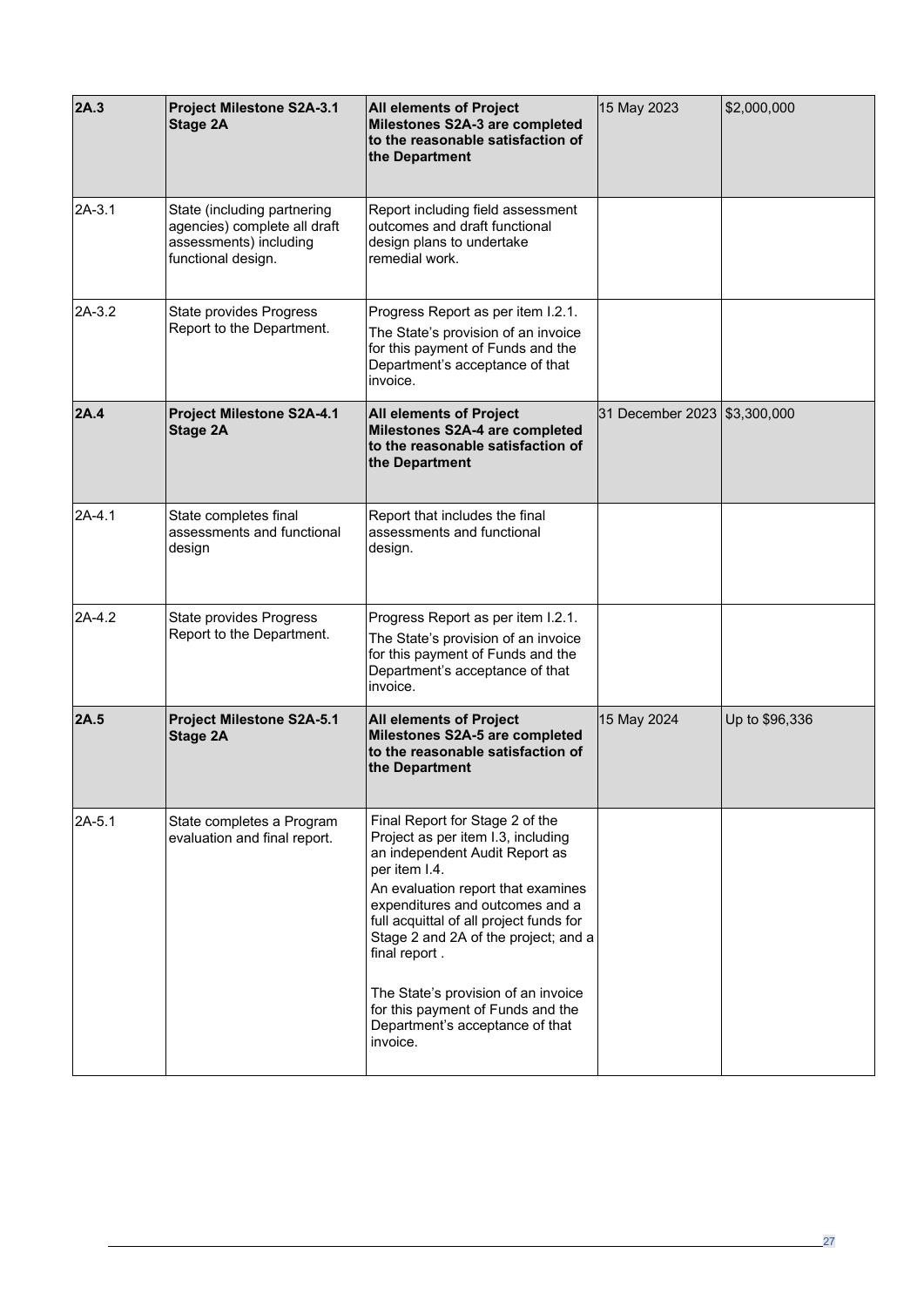## **D. Project Cost**

## D.1.1. **Project Cost for the Priority Project. The Project cost for this Priority Project is set out in the following table:**

<span id="page-26-0"></span>

|                                                                      | 2012/13   | 2013/14   | 2014/15   | 2015/16   | 2016/17             | 2017/18             | 2018/19   | 2019/20   | 2020/21   | 2021/22               | 2022/23   | 2023/24    | <b>Total</b> |
|----------------------------------------------------------------------|-----------|-----------|-----------|-----------|---------------------|---------------------|-----------|-----------|-----------|-----------------------|-----------|------------|--------------|
|                                                                      | (Actual)  | (Actual)  | (Actual)  | (Actual)  | (Actual)            | (Actual)            | (Actual)  | (Actual)  | (Actual)  | (Forecast) (Forecast) |           | (Forecast) |              |
| <b>Commonwealth Funding</b>                                          |           |           |           |           |                     |                     |           |           |           |                       |           |            |              |
| Stage 1                                                              |           |           |           |           |                     |                     |           |           |           |                       |           |            |              |
| <b>Project Management</b>                                            | 66,009    | 478,056   | 419,182   | 377,501   | 485,791             | 550,097             | 832,473   | 690,252   | 1,192,359 |                       |           |            | 5,091,720    |
| Stakeholder Engagement                                               |           |           |           |           |                     |                     |           | 262,381   | 123,131   |                       |           |            | 385,512      |
| Preparation of Valley Wide Floodplain<br>Management Plans & WS Plans | 1,506,000 | 5,259,190 | 3,108,370 | 1,052,508 |                     | 1,310,107 1,537,564 | 1,195,725 | 1,511,898 | 788,248   |                       |           |            | 17,269,610   |
| Implementing Floodplain Harvesting<br>Licences                       | 420,207   | 2,399,708 | 2,786,758 | 1,348,040 |                     | 1,185,852 2,261,811 | 1,937,204 | 2,349,266 | 2,765,372 | 153,107               |           |            | 17,607,325   |
| Measurement                                                          |           | 5,944     | 7,175     |           | 10,722              | 13,881              |           |           | 1,924,738 | 300,000               |           |            | 2,262,460    |
| Associated consultancies                                             | 49,000    | 265,475   | 42,333    |           | 25,600              | 8,050               | 67,253    | 456,443   | 1,409,219 | 70,000                |           |            | 2,393,373    |
|                                                                      | 2,041,216 | 8,408,373 | 6,363,818 | 2,778,049 | 3,018,072 4,371,403 |                     | 4,032,655 | 5,270,240 | 8,203,067 | 523,107               |           |            | 45,010,000   |
| <b>Stage 2</b>                                                       |           |           |           |           |                     |                     |           |           |           |                       |           |            |              |
| <b>Project Management</b>                                            |           |           |           |           |                     | 19,860              | 74,657    |           |           |                       |           |            |              |
| Floodplain Harvesting Measurement<br>Policy                          |           |           |           |           |                     |                     | 54,776    | 673,339   |           |                       |           |            |              |
| Hotspots Strategy and Desktop<br>Prioritisation                      |           |           |           |           |                     | 192,800             | 380,052   | 50,247    |           |                       |           |            |              |
| <b>Communications Strategy</b>                                       |           |           |           |           |                     | 6,057               | 153,882   |           |           |                       |           |            |              |
| <b>Business Case Development</b>                                     |           |           |           |           |                     |                     | 100,250   |           |           |                       |           |            |              |
|                                                                      |           |           |           |           |                     | 218,717             | 763,617   | 723,586   |           |                       |           |            | 1,705,920    |
| <b>Stage 2A</b>                                                      |           |           |           |           |                     |                     |           |           |           |                       |           |            |              |
| Project Management 2A Stage 1                                        |           |           |           |           |                     |                     |           |           |           | 2,300,000             | 4,500,000 | 3,396,336  | 10,196,336   |
|                                                                      |           |           |           |           |                     |                     |           |           |           | 2,300,000             | 4,500,000 | 3,396,336  | 10,196,336   |
| <b>Total Commonwealth Funding</b>                                    | 2,041,216 | 8,408,373 | 6,363,818 | 2,778,049 | 3,018,072 4,590,120 |                     | 4,796,272 | 5,993,826 | 8,203,067 | 2,823,107             | 4,500,000 | 3,396,336  | 56,912,256   |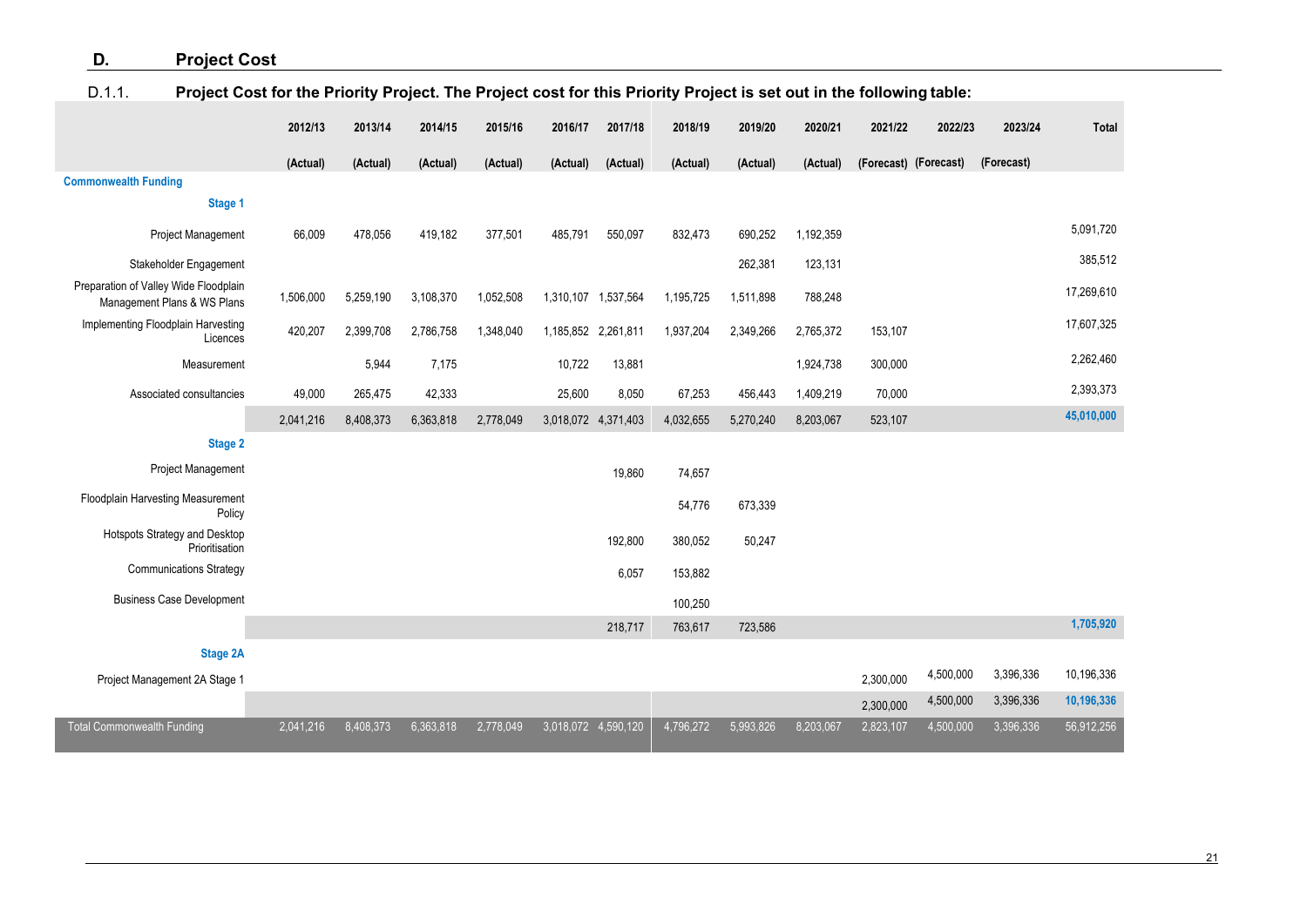#### **NSW In-Kind Contribution**

| (Stage 1) Target             | 415,000   | 650,000   | 825,000   | 930,000   | 1,100,000 | 800,000             | 276,110   | 625,310   |          |            |                               |             |
|------------------------------|-----------|-----------|-----------|-----------|-----------|---------------------|-----------|-----------|----------|------------|-------------------------------|-------------|
| (Stage 2) Target             |           |           |           |           |           | 6,030               | 100,154   | 144,831   |          |            |                               |             |
| (Stage 2A) Target            |           |           |           |           |           |                     |           |           |          | 1,019,634  |                               |             |
|                              |           |           |           |           |           |                     |           |           |          |            |                               |             |
|                              | 415,000   | 650,000   | 825,000   | 930,000   | 1,100,000 | 806,030             | 376,264   | 770,141   |          | 1,019,634* |                               |             |
|                              |           |           |           |           |           |                     |           |           |          |            |                               |             |
| <b>Total Project Funding</b> | 2,456,216 | 9,058,373 | 7,188,818 | 3,708,049 |           | 4,118,072 5,396,150 | 5,172,536 | 6,763,967 | 8203,067 |            | 3,842,741 4,500,000 3,396,336 | 63,804,335* |

\* Does not include in-kind contributions for future projects. To be determined once funds are allocated.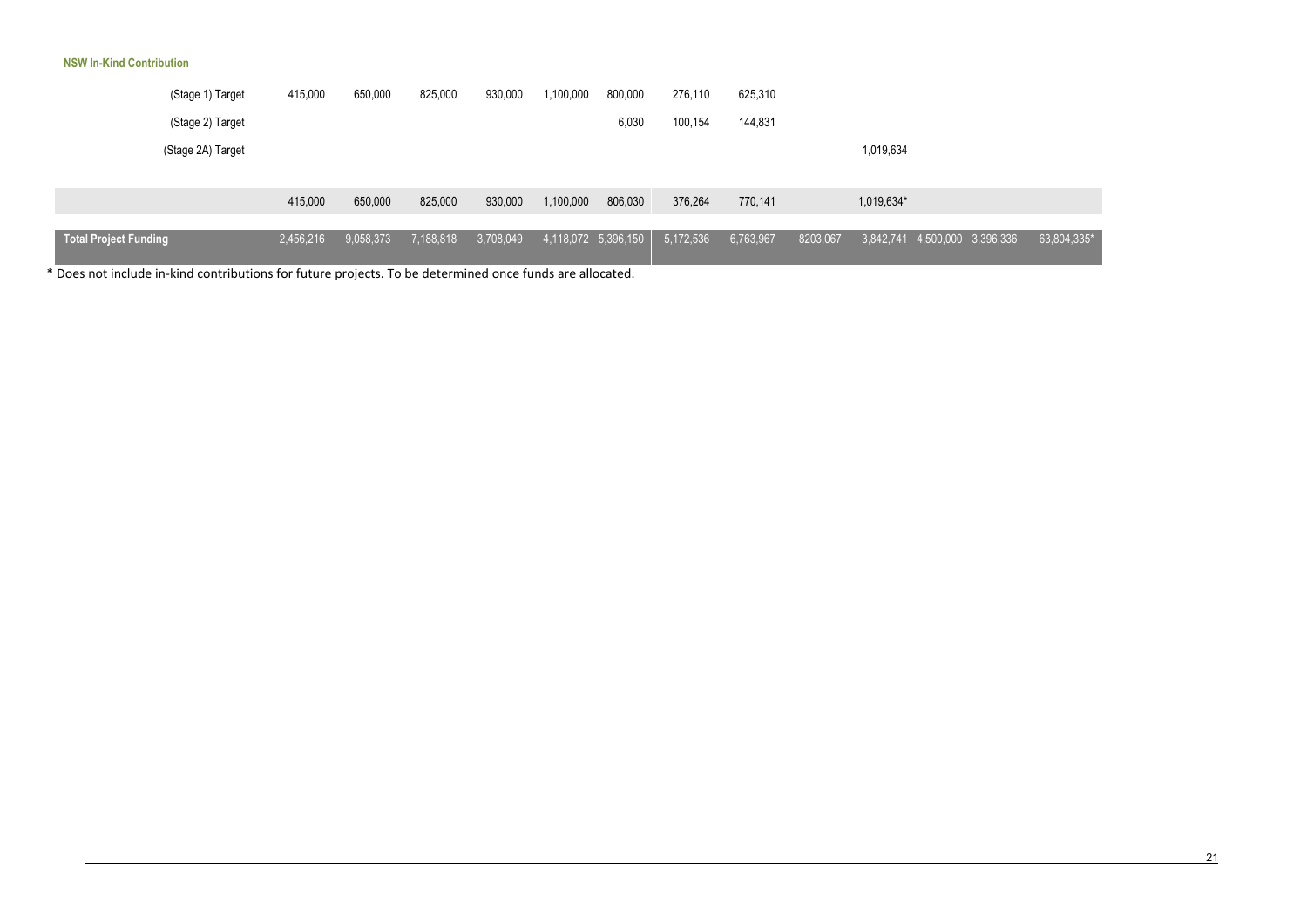## **D.2. Contributions to Priority Project**

| <b>Contribution</b>            | <b>Maximum Contribution \$ (GST exclusive)</b> |
|--------------------------------|------------------------------------------------|
| <b>Commonwealth Funding</b>    | \$45,010,000 for Stage 1                       |
|                                | \$1,705,920 for Stage 2                        |
|                                | \$10,196,336 for Stage 2                       |
|                                | (known as Stage 2A)                            |
| State Contributions to Project | \$5,621,420 for Stage 1                        |
| Cost                           | \$251,015 for Stage 2                          |
|                                | \$1,019,634 for Stage 2A                       |
|                                |                                                |

D.2.1. The Contribution Components for the Priority Project are set out in the following table:

- D.2.2. Pursuant to clause 6.1.9.c of the Agreement, the Commonwealth has reduced the amount of Funds that remain payable under this Priority Project by interest earned by the State on Funds the Commonwealth has paid under this Priority Project.
- D.2.3. The reduction in Funds payable under the Agreement have been adjusted as follows:

| <b>Milestone</b> | Amount due  | <b>Offset Amount</b> | <b>Amount paid</b> | <b>Payment/Offset</b><br><b>Date</b> |
|------------------|-------------|----------------------|--------------------|--------------------------------------|
| S1-6             | \$4,000,000 | $-$ \$361,285        | \$3,638,715        | 8 June 2015                          |
| $S1-7$           | \$1,500,000 | $-$ \$360,445        | \$1,139,555        | 7 February 2017                      |
| $S2-3$           | \$191,400   | $-$191,400$          | \$0.00             | 16 April 2019                        |
| $S2-5$           | \$644,520   | $-$18,214$           | \$626,306          | 7 October 2020                       |

- D.2.4. Pursuant to clause 6.3.1e of the Agreement, Funds payable under this Priority Project may be reduced to reflect unused Funding from another Priority Project under this Agreement.
- D.2.5. When the final milestone for Stage 1 has been completed and payment processed, the unspent Funds, if any, are to be reallocated to Stage 2 of the Priority Project.

## **D.3. Contingency amounts contained in the Project Cost**

- D.3.1. The total contingency amount of \$810,000 for Stage 1 has been allocated to existing budget lines to extend activities including Stakeholder engagement; implementing floodplain harvesting licences; and measurement purchase and installation.
- D.3.2. The State understands that the allocation of total contingency amount of \$810,000 requires the State to meet any additional Project Costs as specified in Item D.1.1.
- D.3.3. In the final report for Stage 1 at Project milestone S1-16, the State is required to report on any contingency amount it has expended and for what purpose the contingency was used.
- D.3.4. Once the Commonwealth is satisfied with the evidence provided by the State in relation to the expenditure of the contingency amount, the Commonwealth will reimburse the State for the contingency amount, up to the maximum contingency amount in Item D.3.1.
- D.3.5. The Commonwealth approval to pay contingency Funds will not be unreasonably withheld.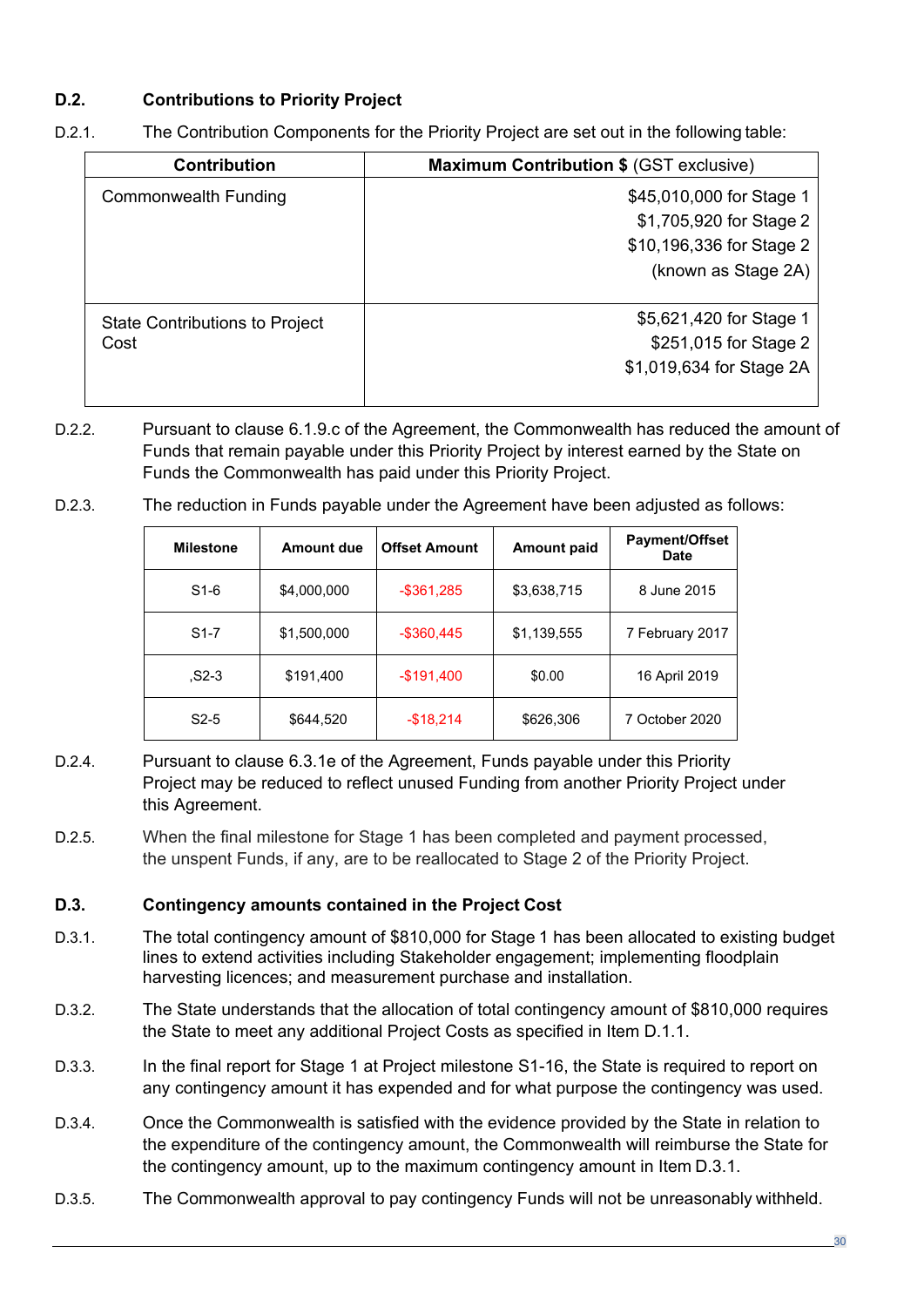## **D.4. State Contributions**

- D.4.1. The State agrees to provide its State Contribution in accordance with D.2.1.
- D.4.2. The State agrees that any Priority Project costs in excess of the Project Cost specified in Item D.1 must be met by the State.

## **E. Transfer of Water Entitlements**

E.1.1. Not required

## **F. Sharing Actual Water Savings additional to Agreed Water Savings**

F.1.1. Not Required

## **G. Agreement Material and Existing Material relating to the Priority Project**

- **a. Agreement Material**
- i. None Specified

### **b. Existing Material**

E.1.1. None Specified

### **H. Indemnity**

- H.1.1. Notwithstanding any other provision of this Agreement, the State agrees to indemnify, and keep indemnified, the Commonwealth against any cost, liability, loss, or expense incurred by the Commonwealth:
	- a. in rectifying any environmental damage; or
	- b. in dealing with any third party (including Commonwealth Personnel) claims against the Commonwealth, which includes without limitation the Commonwealth's legal costs and expenses on a solicitor/own client basis and the cost of time spent, resources used and disbursements paid by the Commonwealth; arising from any act or omission by State or its Personnel in connection with the Priority Project specified in this Project Schedule.
- H.1.2. The State's liability to indemnify the Commonwealth under this Item H will be reduced proportionally to the extent that any fault on the Commonwealth's part contributed to the relevant cost, liability, loss, or expense. In this Item H.1.2 'fault' means any reckless, negligent, or unlawful act or omission or wilful misconduct.
- H.1.3. The right of the Commonwealth to be indemnified in this Item is in addition to, and not exclusive of, any right, power or remedy provided to the Commonwealth by law, but the Commonwealth is not entitled to be compensated in excess of the relevant cost, liability, loss or expense.

### **I. Project Reports**

### **I.1. Project Reports**

I.1.1. Further to clause 8 and Schedule 4 of the Agreement, the State agrees to provide the Commonwealth with all the Reports detailed, and at the times outlined, in Item [C.1.1,](#page-15-0) C.1.2, C.1.3 and C.1.5.

## **I.2. Progress Reports**

I.2.1. Each Progress Report must demonstrate evidence of project management and contract management activities, progress and performance of the Priority Project, and financial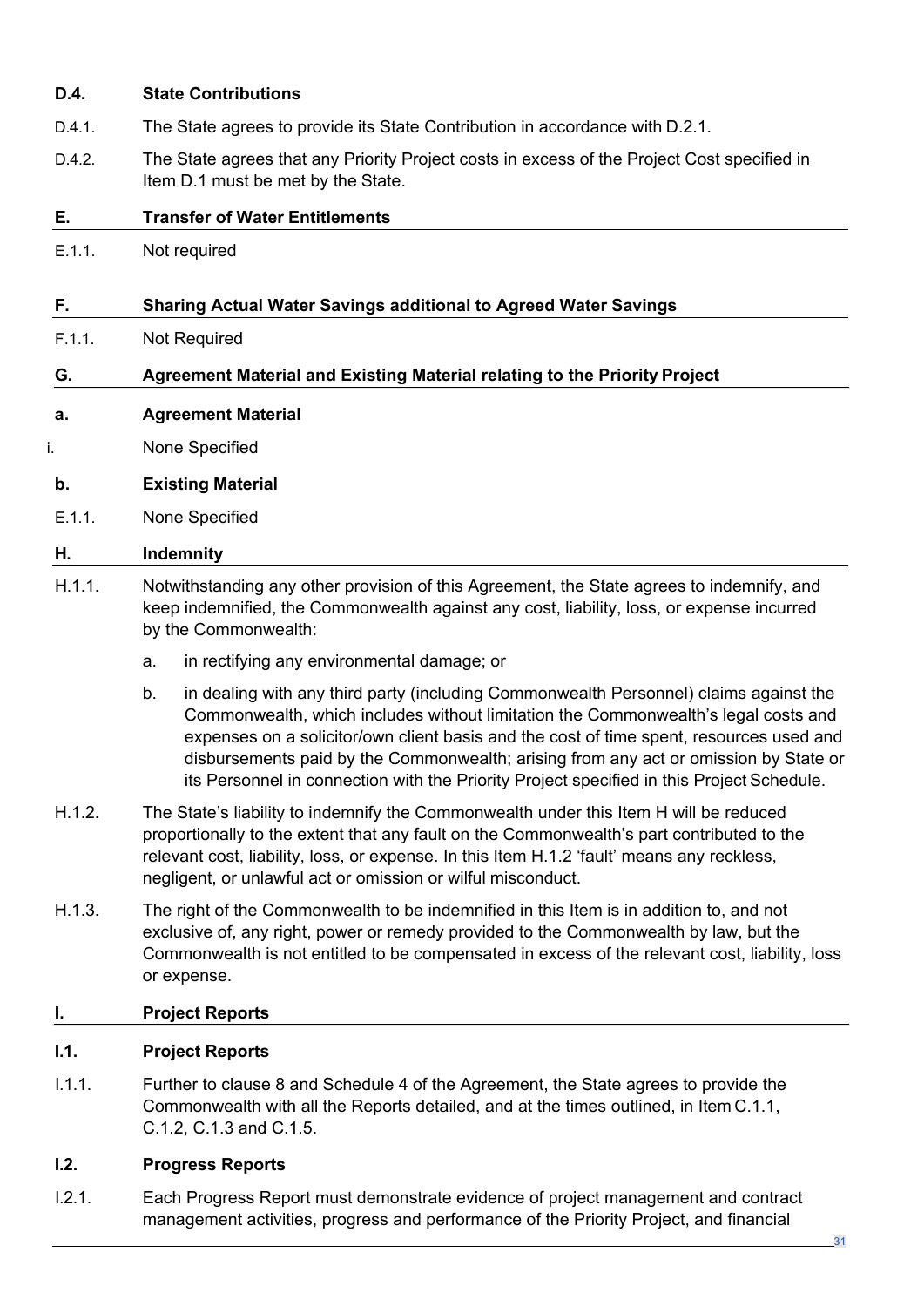management, and must contain the following information:

- a. a description of actual performance of the Priority Project to date against the aim of the Priority Project (as specified in this Project Schedule), including information and evidence to demonstrate the State's completion of the Project Milestones (as specified in Item [C.1.1,](#page-15-0) C.1.2. C1.3 and C.1.5 of this Project Schedule) that were due for completion during the period that is the subject of this Progress Report (Period);
- b. a description of the activities, if any, undertaken for the Priority Project to date;
- c. an income and expenditure Statement of the Funding to date against the Project Cost in Item [D.1.1;](#page-26-0)
- d. an estimate of the interest earned by the State to date on the Funds provided for the Priority Project;
- e. promotional activities undertaken in relation to, and media coverage of, the Priority Project during the Period and those proposed activities during the next Period; and
- f. any other items that are agreed by the State and the Commonwealth to be included in the Progress Report.

## **I.3. Final Project Report**

- I.3.1. The final Project Report will be a stand-alone document that can be used for public information dissemination purposes regarding this Priority Project.
- I.3.2. The final Project Reports for Stages 1 and 2 of the Priority Project are due at the latest of:
	- a. Milestone S1-16-2 as set out in Item C.1 (Stage 1);
	- b. Milestone S2A.5 as set out in Item C.1.5 (Stage 2A); and
	- c. three months after the termination of this Project Schedule or the Priority Project; or
	- d. 30 June 2024.
- I.3.3. The final Project Report will contain information that:
	- a. describes the conduct, benefits, and outcomes of the Priority Project as a whole;
	- b. evaluates the Priority Project, including assessing the extent to which the outcomes of the Priority Project have been achieved and explaining why any aspect of the Priority Project was not achieved;
	- c. provides detailed financial information regarding the total Project Cost, Funding and State Contributions for the Priority Project;
	- d. summarises all promotional activities undertaken in relation to, and media coverage of, the Priority Project;
	- e. any relevant spatial data generated by the Priority Project consistent with the format of the Bureau of Meteorology's Geofabric Project;
	- f. includes a discussion of any other matters, relating to the Priority Project, which the Department notifies the State should be included in this final Project Report at least 40 Business Days before it is due: and
	- g. any other items that are agreed by the State and the Commonwealth will be included in the Final Report.
- I.3.4. The final Project Report should be accompanied by a certified income and expenditure Statement signed by a delegated officer of NSW Department of Primary Industries Water that clearly identifies: